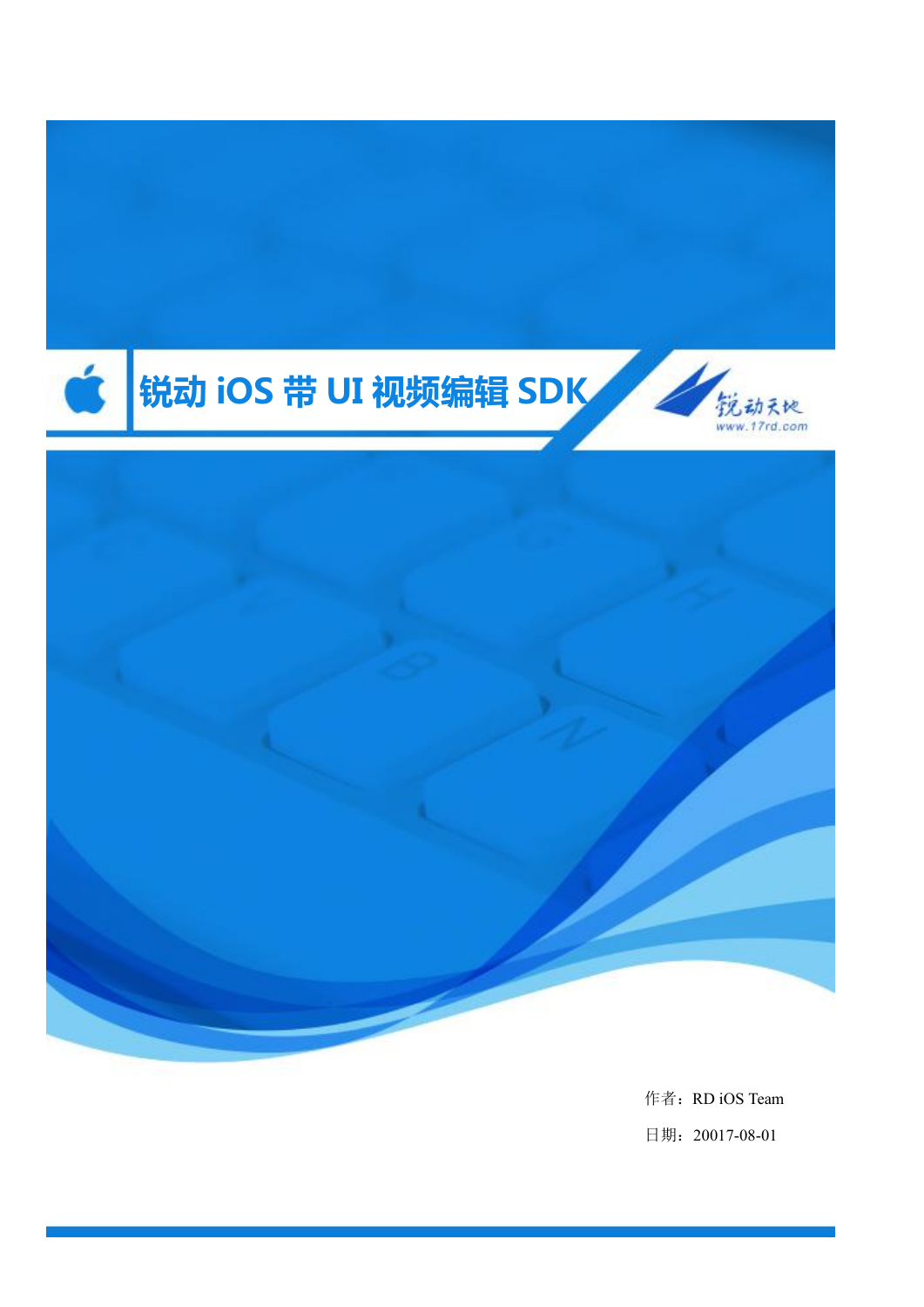

# **1** 编写目的

预期读者:

有视频编辑开发经验或者无经验的,打算或者正在使用"锐动 iOS 带 UI 视频编辑 SDK" 的相关工程师。

- iOS 软件工程师。
- 产品经理。
- **QA**

# **2** 名词解释

- 分辨率:用于计算机视频处理的图像,以水平和垂直方向上所能显示的像素数来表 示分辨率。常见视频分辨率的有 1080P 即 1920x1080, 720P 即 1080x720, 640x480 等。
- 宽高比: 视频分辨率的宽高比, 常见的有 16:9, 4:3, 1:1。锐动视频编辑 SDK 对 各宽高比的视频都支持编辑,导出的默认分辨率是 640x360,宽高比是 16:9。
- 帧率: 每秒的帧数(fps)或者说帧率表示图形处理器处理场时每秒钟能够更新的次 数。
- 码率: 数据传输时单位时间传送的数据位数,一般我们用的单位是 kbps 即千位每  $\psi$  。 we are the contract of  $\psi$  and  $\psi$  and  $\psi$  and  $\psi$  and  $\psi$  and  $\psi$  and  $\psi$  and  $\psi$  and  $\psi$  and  $\psi$  and  $\psi$  and  $\psi$  and  $\psi$  and  $\psi$  and  $\psi$  and  $\psi$  and  $\psi$  and  $\psi$  and  $\psi$  and  $\psi$  and  $\psi$  and
- 素材: 来自系统相机, 其他 app, 电脑, 网络的照片, 音乐, 视频等。
- 视频分割: 把视频分割为若干个片段,可用于从视频中截取一个或者多个精彩瞬 间,或者删除不喜欢的片段,分割后的多个片段也可以用于重新调整顺序,视频合 并等。
- 视频裁切: 从视频画面中裁切出来仅需要的部分,锐动视频编辑 SDK 针对手机竖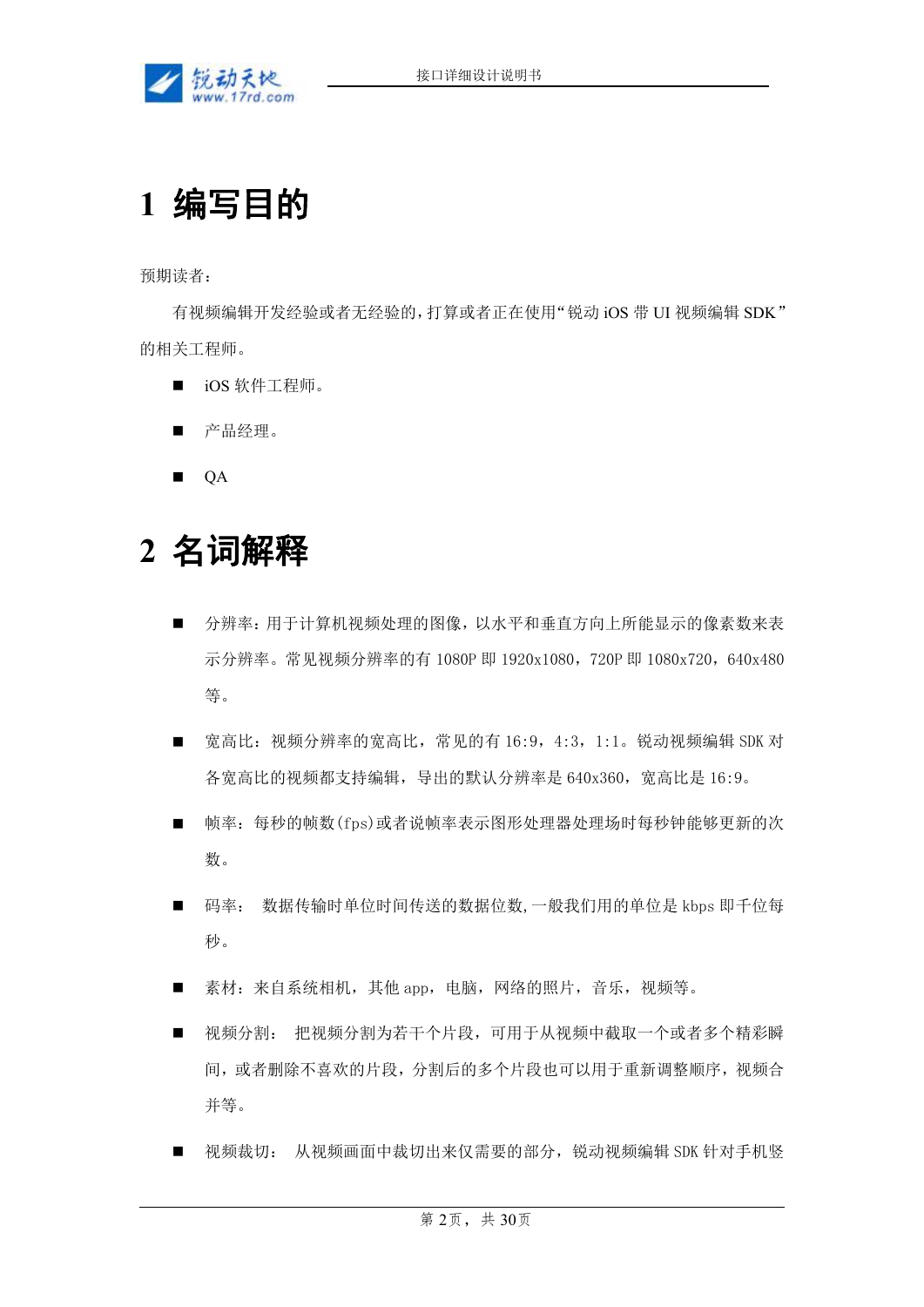

屏拍摄的画面,支持动态调整裁切区域,帮助用户不同时间点选择自己需要的画面。

- 视频旋转: 对视频进行 90°, 180°, 270°旋转, 一般用于矫正用户手机上录制 的头像横置的视频。
- 视频镜像: 对视频左右镜像。
- 视频变速: 对视频播放速度调整, 实现慢镜头或者快镜头效果。
- 视频配乐: 选取本地或者网络音乐作为视频的背景音乐。
- 视频配音: 通过 microphone 对视频配音。
- 视频字幕: 使用文字标注视频。
- 视频滤镜: 调整视频的画面颜色效果。
- 视频特效: 在视频里面增加特效动画或声音
- 合并转场: 两个视频片段之间的衔接效果。
- 主题(模版): 应用视频的整体效果方案。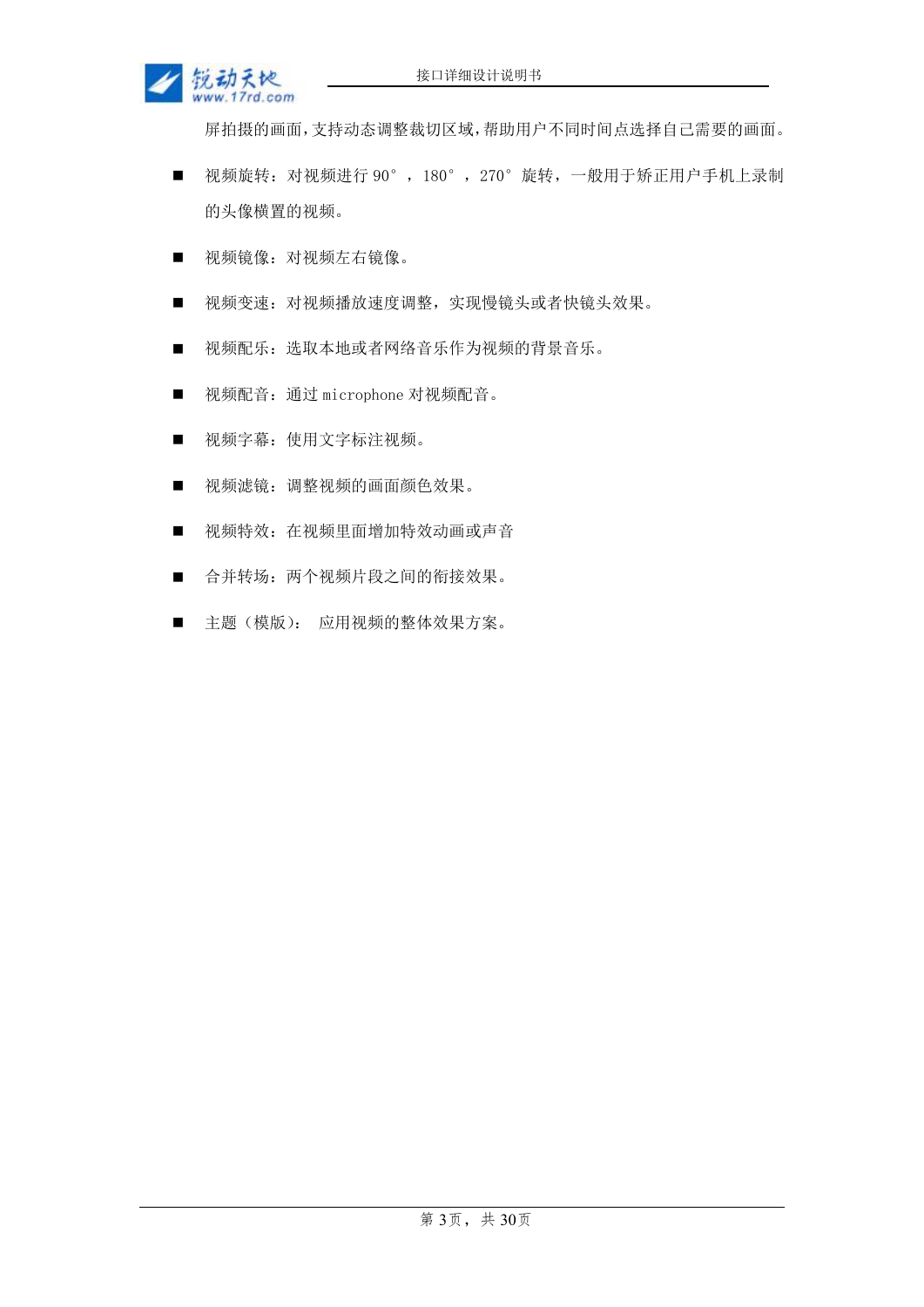

# **3 XCode** 集成步骤

### **3.1** 运行环境

SDK 支持 iOS7.0 及以上版本的设备,兼容 iPhone、iPad、iPod touch

### **3.2** 注册申请 **AppKey** 和 **APPSecret**

- 1、 打开 <http://www.rdsdk.com> , 在锐动官网首页选择登 录或注册, 新用户先注册, 老用户直接登录。
- 2、 登录完成后,进入视频云管理 点击"+新增",填写您应 用的名称等,点击"提交", 应用创建完成。
- 3、 创建应用完成后会自动跳转至个人中心页面,此时会获 取到该应用的 AppKey 和 AppSecret。

# **3.3** 下载并导入 **SDK**

### **3.3.1** 添加静态库 **libRDVEUISDK.a** 和头文件

| Required ☆ |
|------------|
|            |
|            |
|            |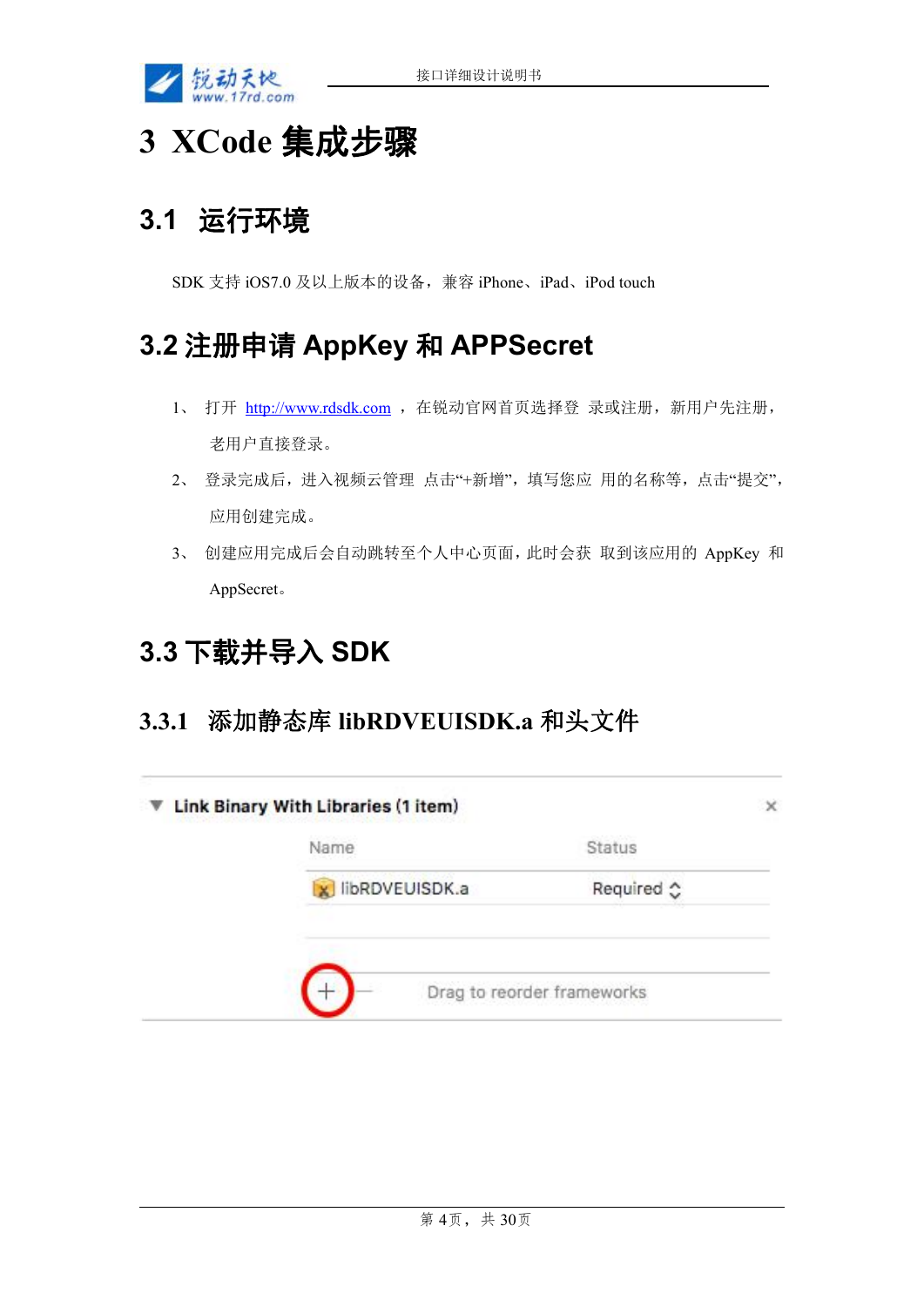

# **3.3.2** 添 加 **RDVEUISDK.bundle** 、 **RDVECore.bundle** 、 **VideoRecord.bundle**

| RDVEUISDK.bundle  in RDVEUISDK   |  |
|----------------------------------|--|
| RDVECore.bundle in RDVEUISDK     |  |
| VideoRecord.bundle  in RDVEUISDK |  |

### **3.3.3** 工程设置

● TARGETS 的 Deployment Info 仅 勾 选 竖 屏 (Portrait) , 横 屏 (LandscapeLeft 、 LandscapeRight)不勾选:

| <b>TARGETS</b> | <b>Deployment Info</b><br>▼          |                               |                     |
|----------------|--------------------------------------|-------------------------------|---------------------|
| A RDVEDemo     | Deployment Target 8.0                |                               | ×                   |
|                | <b>Devices</b>                       | iPhone                        | $\hat{\mathcal{Q}}$ |
|                | Main Interface                       |                               | $\checkmark$        |
|                | Device Orientation <b>V</b> Portrait |                               |                     |
|                |                                      | Upside Down<br>Landscape Left |                     |
|                |                                      | Landscape Right               |                     |
|                | <b>Status Bar Style</b>              | Default                       | $\Diamond$          |
|                |                                      | Hide status bar               |                     |
|                |                                      | Requires full screen          |                     |

● IOS10 适配

在 Info.plist 中 添 加 NSCameraUsageDescription 、

NSMicrophoneUsageDescription 、 NSPhotoLibraryUsageDescription 、

#### NSAppleMusicUsageDescription。

| Privacy - Camera Usage Description        |   | String |  |
|-------------------------------------------|---|--------|--|
| Privacy - Microphone Usage Description    | ≎ | String |  |
| Privacy - Media Library Usage Description | ٥ | String |  |
| Privacy - Photo Library Usage Description |   | String |  |
|                                           |   |        |  |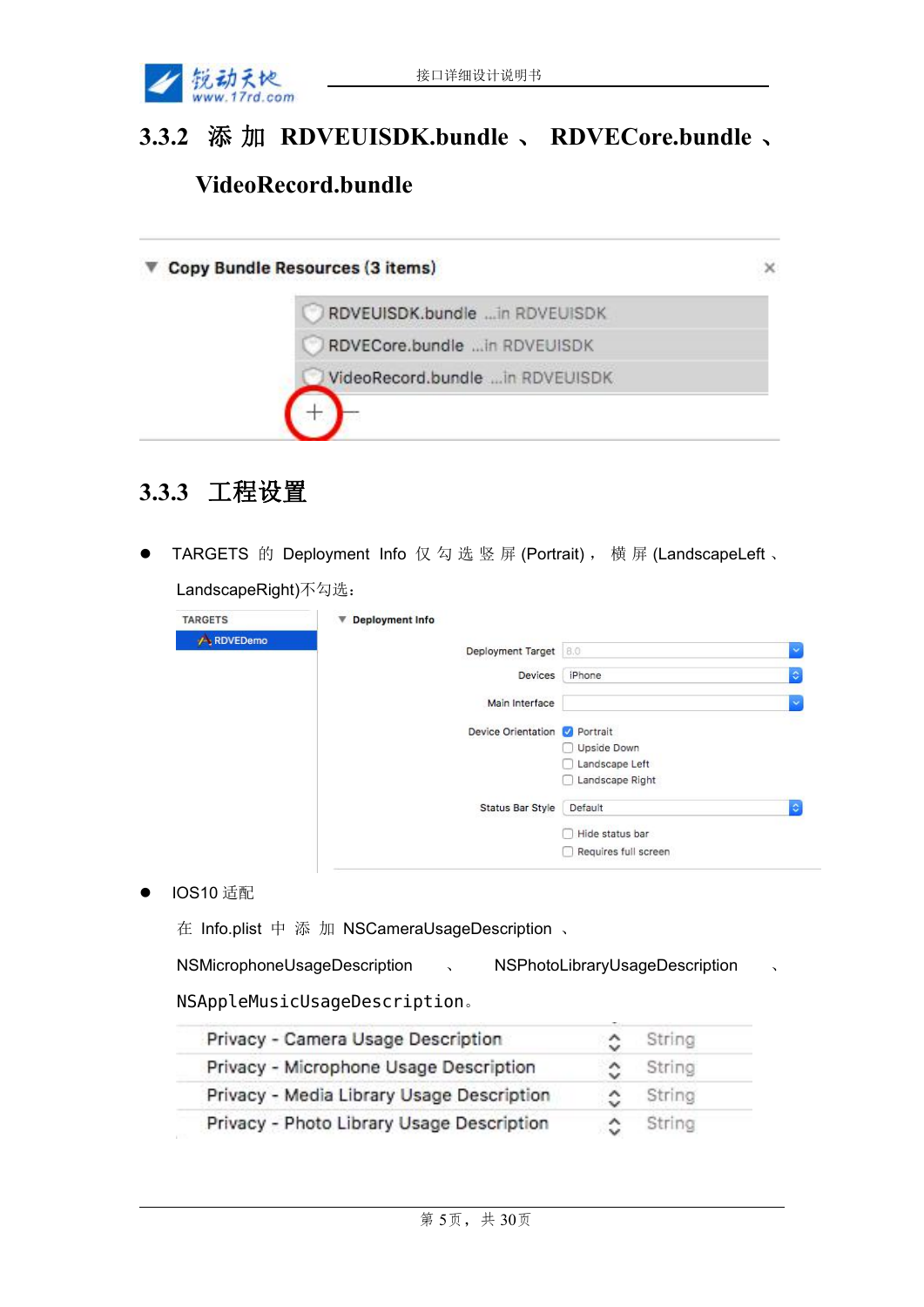

HTTP 协议适配

在 Info.plist 中 添 加 App Transport Security Settings

| ▼ App Transport Security Settings | C Dictionary    | (1 item) |  |
|-----------------------------------|-----------------|----------|--|
| Allow Arbitrary Loads             | $\circ$ Boolean | YES      |  |

添加引用苹果官方库

#### $\Psi$  Link Binary With Libraries (6 items)

| OpenGLES.framework     | Required ☆ |
|------------------------|------------|
| AVFoundation.framework | Required ☆ |
| Foundation.framework   | Required ☆ |
| UIKit.framework        | Required ☆ |
| libz.1.2.8.tbd         | Required ☆ |
| libRDVEUISDK.a         | Required ☆ |

 $\times$ 

#### 如果录制时使用 faceU, 还需要引用库 Accelerate.framework

| Required ☆         |
|--------------------|
| Required ☆         |
| Required $\circ$   |
| Required $\circ$   |
| Required ☆         |
| Required ☆         |
| Required $\hat{C}$ |
|                    |

- 设置 Other Linker Flags
	- 在 TARGETS->Build Settings->Other Linker Flags 中加入-ObjC。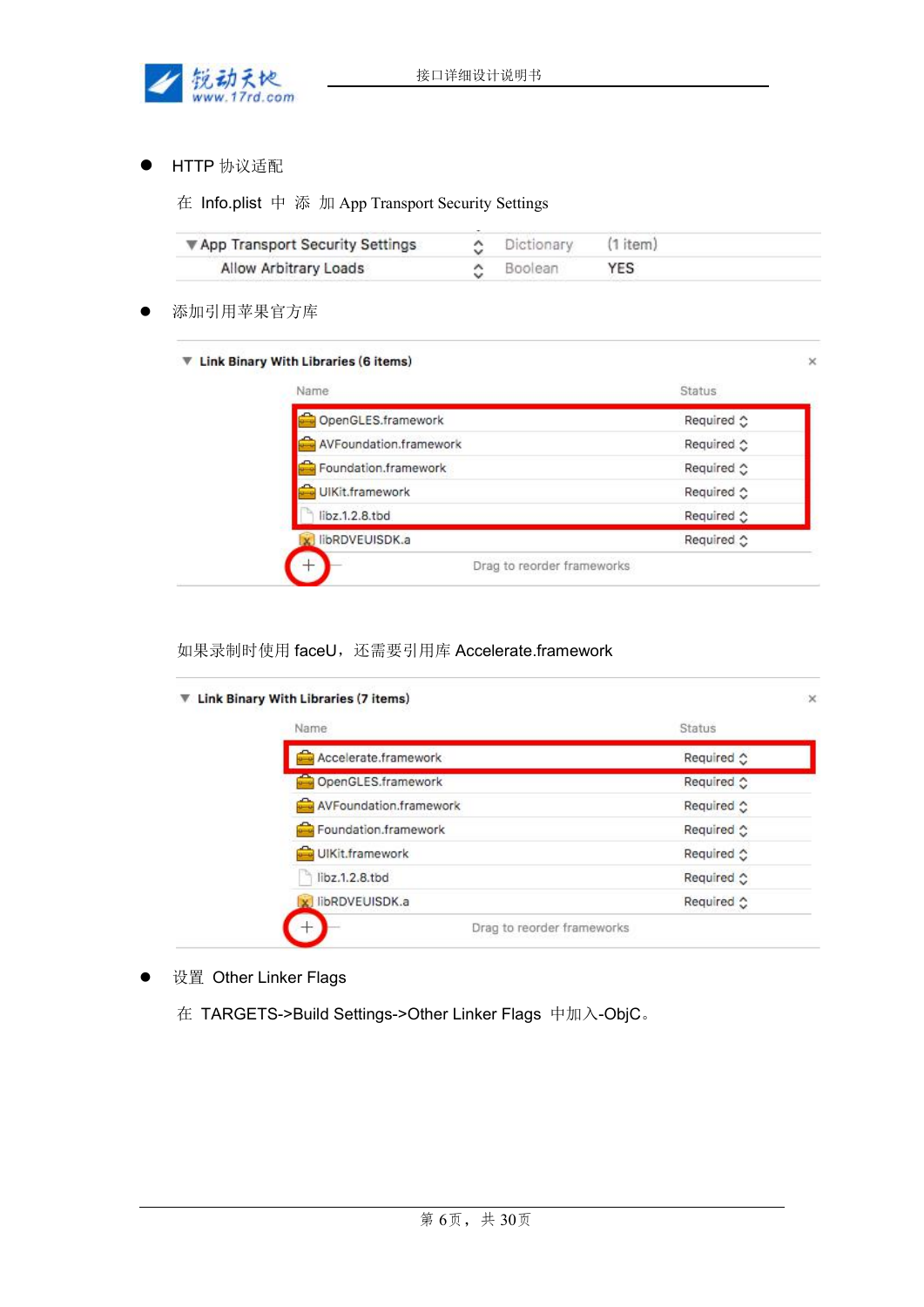

## **3.4** 集成 **SDK**

### **3.4.1** 引入头文件及初始化

```
#import "RDVEUISDK.h"
/** 初始化对象
 * and * and * and * and * and * and * and * and * and * and * and * and * and * and * and * and * and * and * and * and * and * and * and * and * and * and * and * a
 * @param appkey appkey description
 * @param appsecret appsecret description
 * @param resultFailBlock 返回错误信息
 */
- (instancetype) initWithAPPKey:(NSString *)appkey
                        APPSecret:(NSString *)appsecret
                       resultFail:(RdVEFailBlock )resultFailBlock;
```
### **3.4.2** 功能设置

/\*\* 视频导出设置 \*/ @property (nonatomic,strong) ExportConfiguration \*exportConfiguration; /\*\* 编辑设置 \*/ @property (nonatomic,strong) EditConfiguration \* editConfiguration; /\*\* 拍摄功能设置 \*/ @property (nonatomic,strong) CameraConfiguration \* cameraConfiguration;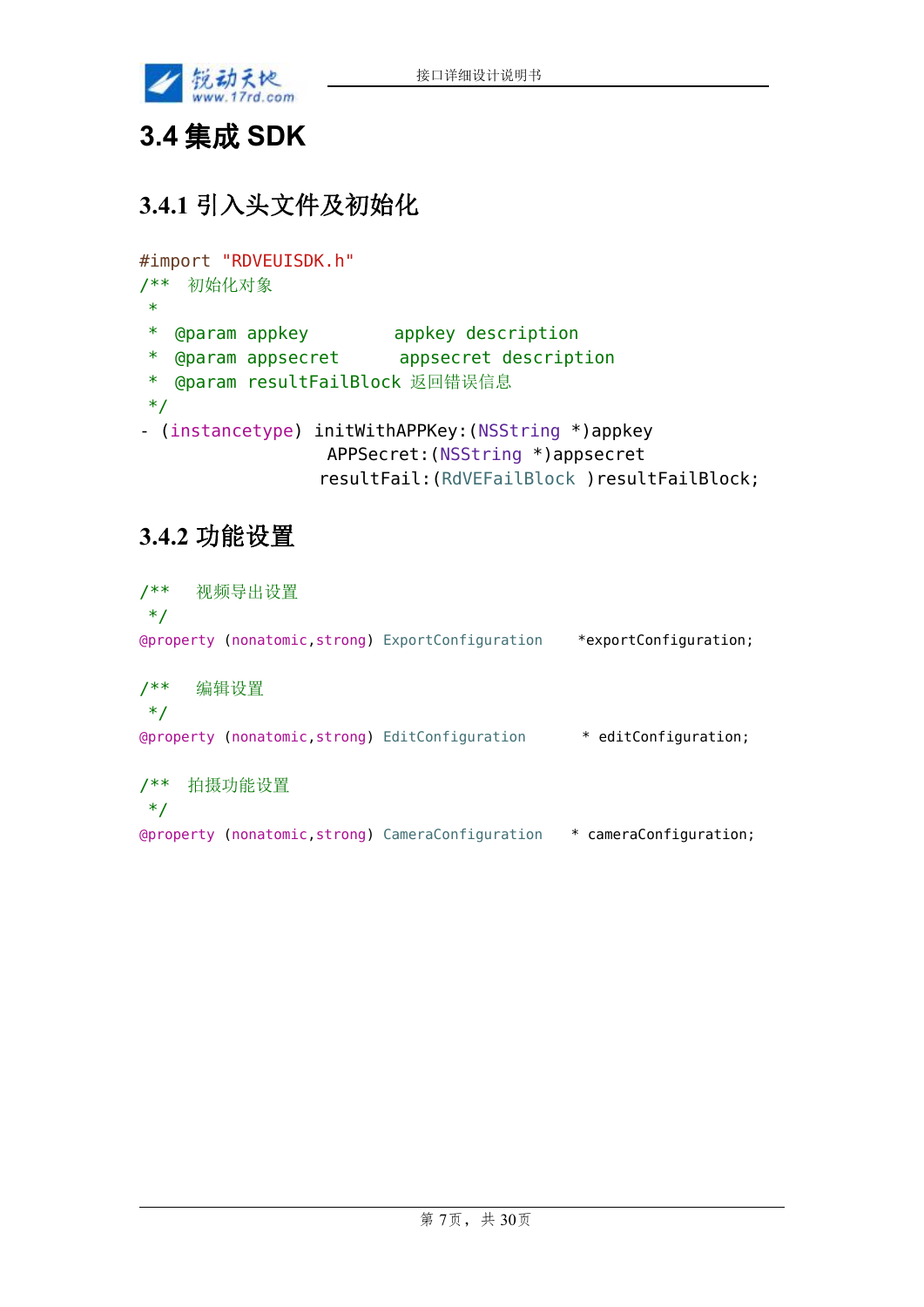

### **3.4.2.1** 视频导出设置

```
/** 设置视频输出最大时长 (单位是秒) 不限制则传0,默认不限制
*/
@property (nonatomic,assign)long int videoMaxDuration;
/** 是否禁用片尾
*/
@property (nonatomic,assign)bool endPicDisabled;
/** 片尾显示的用户名
*/
@property (nonatomic,copy)NSString * _Nullable endPicUserName;
/** 片尾显示时长(不包括淡入时长)
*/
@property (nonatomic,assign)float endPicDuration;
/** 片尾淡入时长
*/
@property (nonatomic,assign)float endPicFadeDuration;
/** 片尾显示的图片路径
*/
@property (nonatomic,copy)NSString * _Nullable endPicImagepath;
/** 是否禁用水印
*/
@property (nonatomic,assign)bool waterDisabled;
/** 文字水印
*/
@property (nonatomic,copy,nullable)NSString *waterText;
/** 文字水印颜色
*/
@property (nonatomic,copy,nullable)UIColor *waterTextColor;
/** 文字水印字体
*/
@property (nonatomic,copy,nullable)UIFont *waterTextFont;
```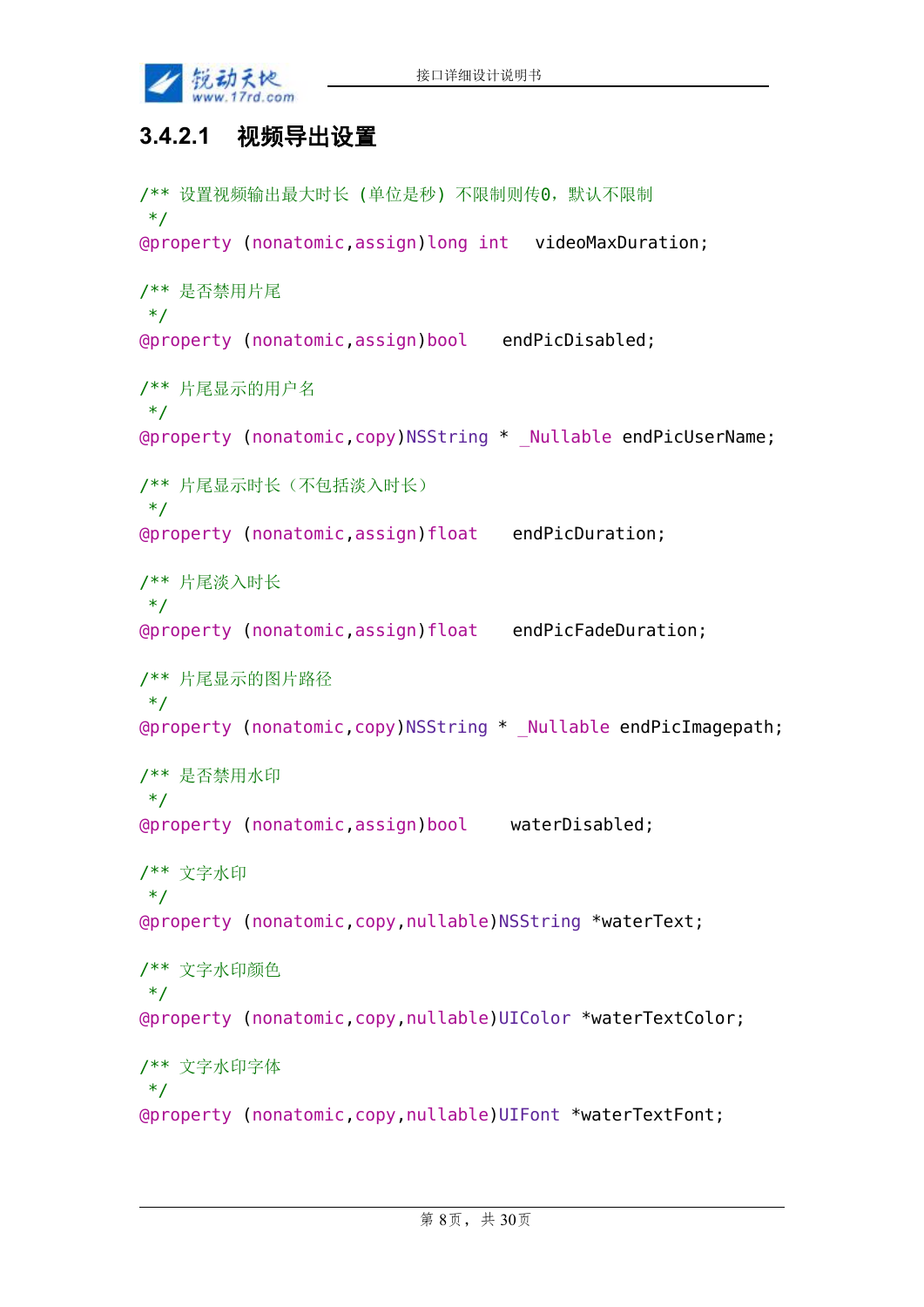```
接口详细设计说明书
    锁动天地
     w.17rd.com/** 图片水印
*/
@property (nonatomic,strong,nullable)UIImage *waterImage;
/** 显示位置
*/
@property (nonatomic,assign)RDWATERPOSITION waterPosition;
/** 设置视频输出码率 (单位是兆,默认是6M),建议设置大于1M,导出和压缩都生效
*/
@property (nonatomic,assign)float videoBitRate;
/**压缩视频分辨率(调用压缩视频接口生效)
*/
@property (nonatomic,assign)CGSize
```
#### condenseVideoResolutionRatio;

### **3.4.2.2** 视频编辑设置

```
/** 向导模式 如果需要自己删除一些功能 则需启用此参数 default false
*/
@property (assign, nonatomic)bool enableWizard;
/** 编辑视频所支持的文件类型 (default all)
*/
@property (assign, nonatomic)SUPPORTFILETYPE supportFileType;
```
#### **3.4.2.2.1**相册界面设置

```
/** 默认选中视频还是图片
*/
@property (nonatomic,assign) RDDEFAULTSELECTALBUM
defaultSelectAlbum;
/**选择视频和图片的最大张数
*/
@property (nonatomic,assign) int mediaCountLimit;
/**启用相册相机 (default true)
*/
@property (nonatomic,assign) bool enableAlbumCamera;
```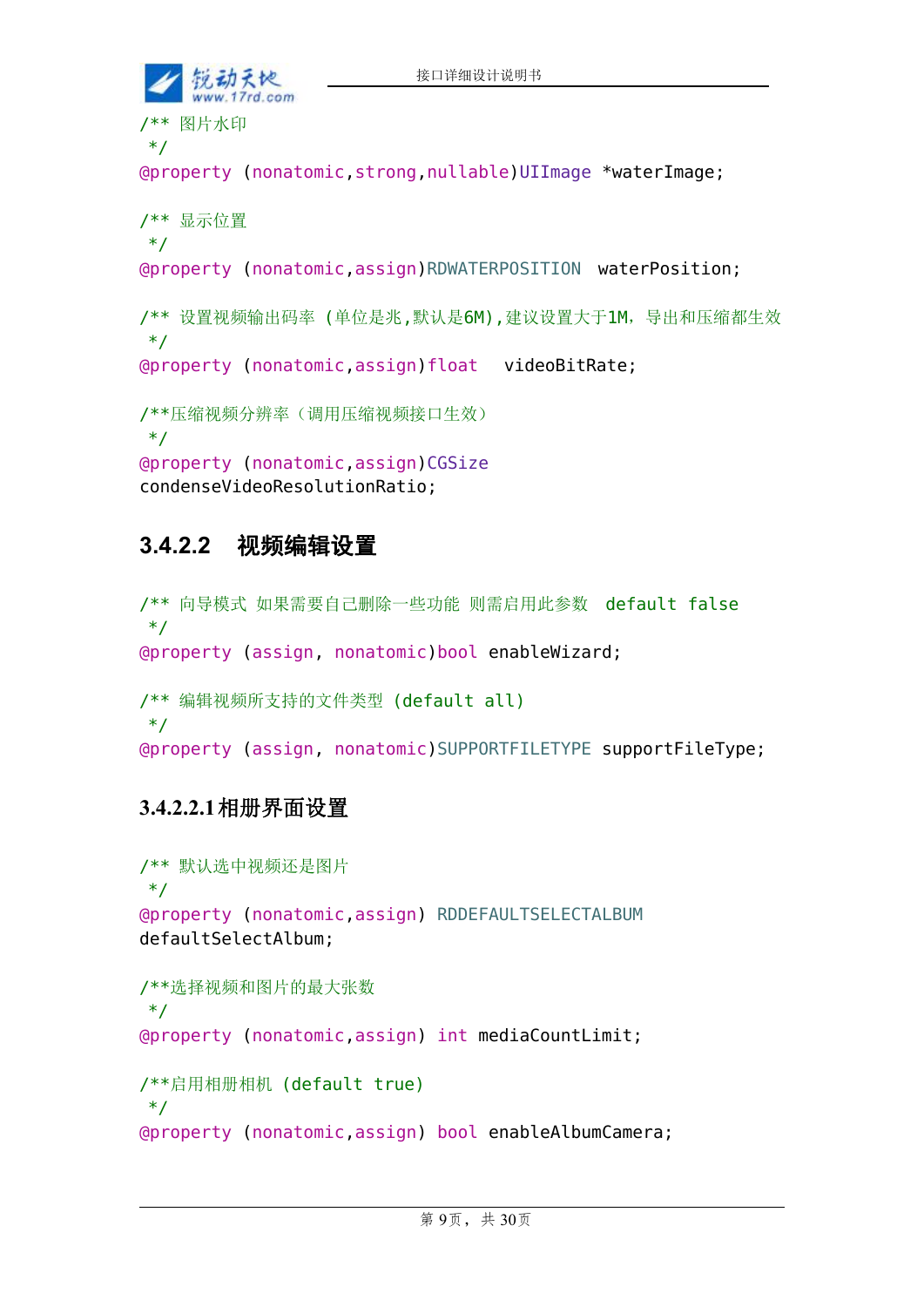

\*/ @property (nonatomic,copy,nullable) void(^clickAlbumCameraBlackBlock)();

#### **3.4.2.2.2**截取界面设置

```
/** 截取时间模式
*/
@property (nonatomic,assign) TRIMMODE trimMode;
/** 单个时间定长截取:截取时间 默认15s
*/
@property (nonatomic,assign) float trimDuration_OneSpecifyTime;
/** 两个时间定长截取:偏小截取时间 默认12s
*/
@property (nonatomic,assign) float
trimMinDuration TwoSpecifyTime;
/** 两个时间定长截取:偏大截取时间 默认30s
*/
@property (nonatomic,assign) float
trimMaxDuration_TwoSpecifyTime;
/** 两个时间定长截取:默认选中小值还是大值
*/
@property (nonatomic,assign) RDdefaultSelectCutMinOrMax
defaultSelectMinOrMax;
/** 定长截取时, 截取后视频分辨率类型 默认TRIMVIDEOTYPE ORIGINAL
* 自由截取时, 始终为TRIMVIDEOTYPE ORIGINAL, 该设置无效
*/
@property (nonatomic,assign) TRIMEXPORTVIDEOTYPE
trimExportVideoType;
```
#### **3.4.2.2.3**编辑界面设置

```
/** 截取 (default true)
*/
@property (nonatomic,assign) bool enableTrim;
/** 分割 (default true)
```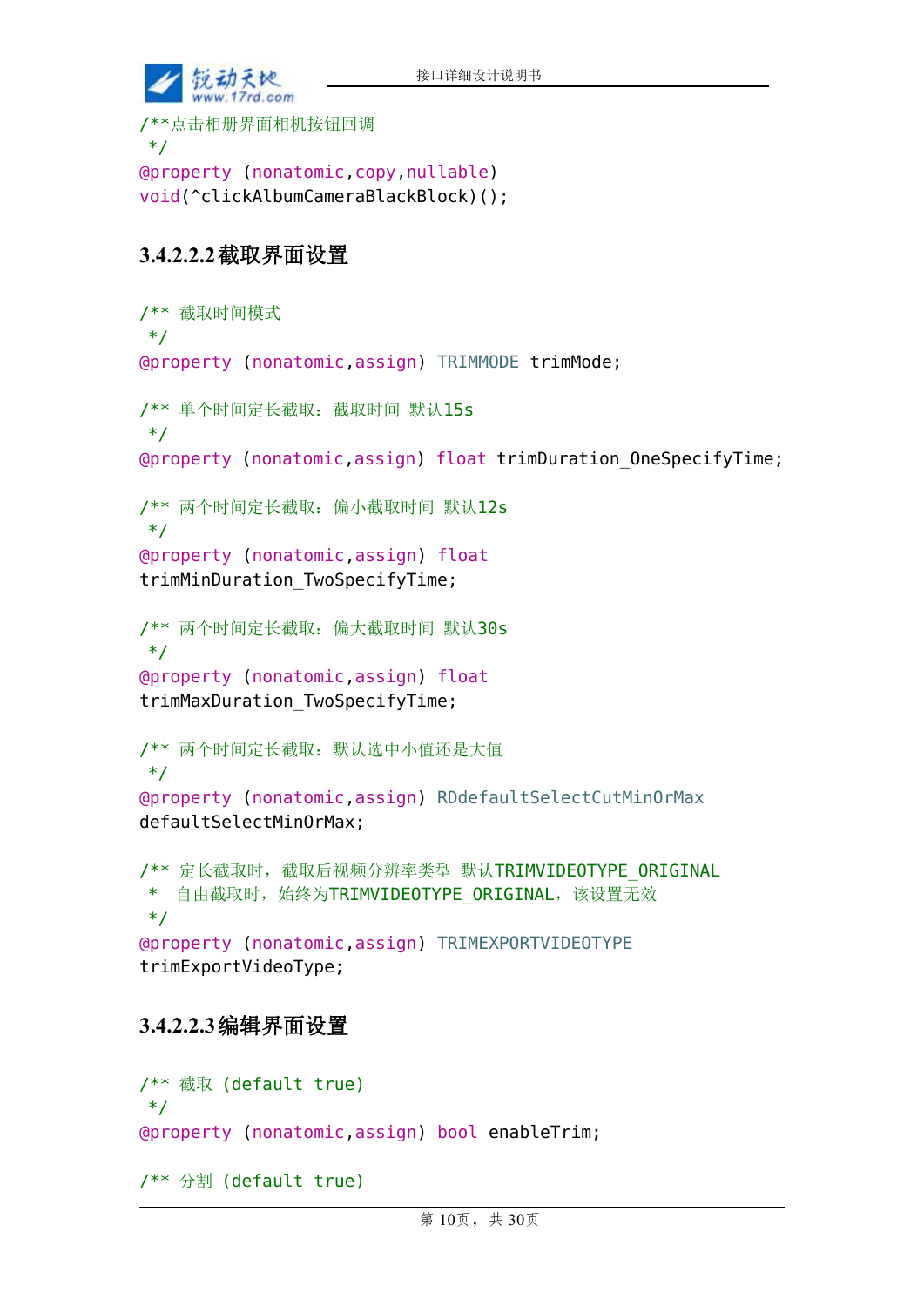锐动天地 www.17rd.com \*/ @property (nonatomic,assign) bool enableSplit; /\*\* 裁切 (default true) \*/ @property (nonatomic,assign) bool enableEdit; /\*\* 变速 (default true) \*/ @property (nonatomic,assign) bool enableSpeedcontrol; /\*\* 复制 (default true) \*/ @property (nonatomic,assign) bool enableCopy; /\*\* 调整顺序 (default true) \*/ @property (nonatomic,assign) bool enableSort; /\*\* 调整视频比例 (default true) \*/ @property (nonatomic,assign) bool enableProportion; /\*\* 调整图片显示时长 (default true) \*/ @property (nonatomic,assign) bool enableImageDurationControl; /\*\* 文字版 (default true) \*/ @property (nonatomic,assign) bool enableTextTitle; /\*\* 默认视频输出方式(自动,横屏,1 :1) \*/ @property (nonatomic,assign) RDPROPORTIONTYPE proportionType; /\*\* 倒放 (default true)  $*$ / @property (nonatomic,assign) bool enableReverseVideo;

#### **3.4.2.2.4**高级编辑界面设置

/\*\* Music网络资源地址 (需自己构建网络下载API) \*/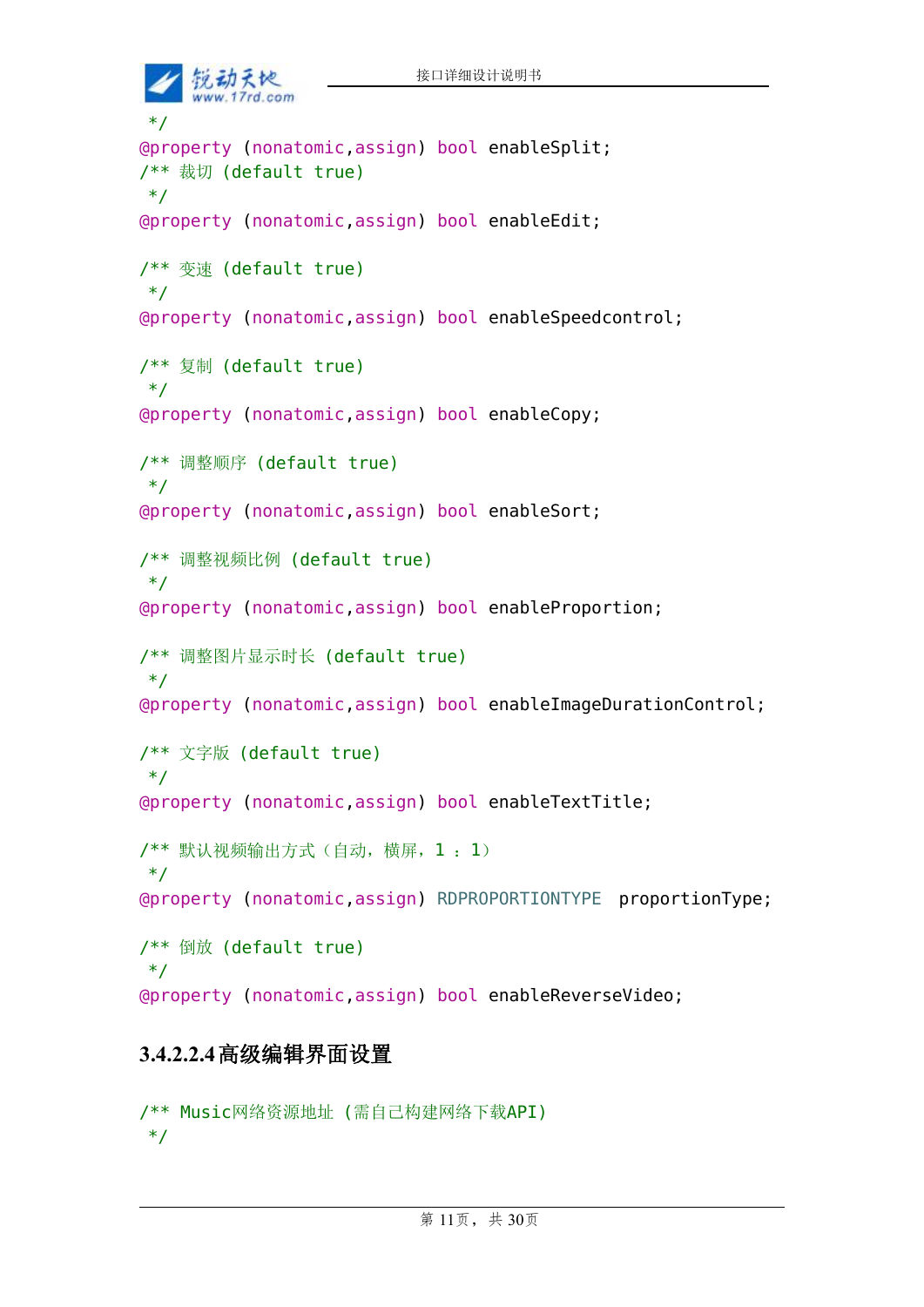```
接口详细设计说明书
    锐动天地
    www.17rd.com
@property (nonatomic,copy)NSString * _Nullable
musicResourceURL;
/** cloudMusic网络资源地址 (需自己构建网络下载API) default nil
*/
@property (nonatomic,copy)NSString * _Nullable
cloudMusicResourceURL;
/** MV网络资源地址 (需自己构建网络下载API)
*/
@property (nonatomic,copy,nullable)NSString *mvResourceURL;
/** MV (default true)
*/
@property (nonatomic,assign) bool enableMV;
/** 配乐 (default true)
*/
@property (nonatomic,assign) bool enableMusic;
/** 本地音乐 (default true)
*/
@property (nonatomic,assign) bool enableLocalMusic;
/** 配音 (default true)
*/
@property (nonatomic,assign) bool enableDubbing;
/** 配音类型 (default 方式一(配音不放在配乐里面))
*/
@property (nonatomic,assign) RDDUBBINGTYPE dubbingType;
/** 字幕 (default true)
*/
@property (nonatomic,assign) bool enableSubtitle;
/** 滤镜 (default true)
*/
@property (nonatomic,assign) bool enableFilter;
/** 特效 (default true)
*/
@property (nonatomic,assign) bool enableEffect;
```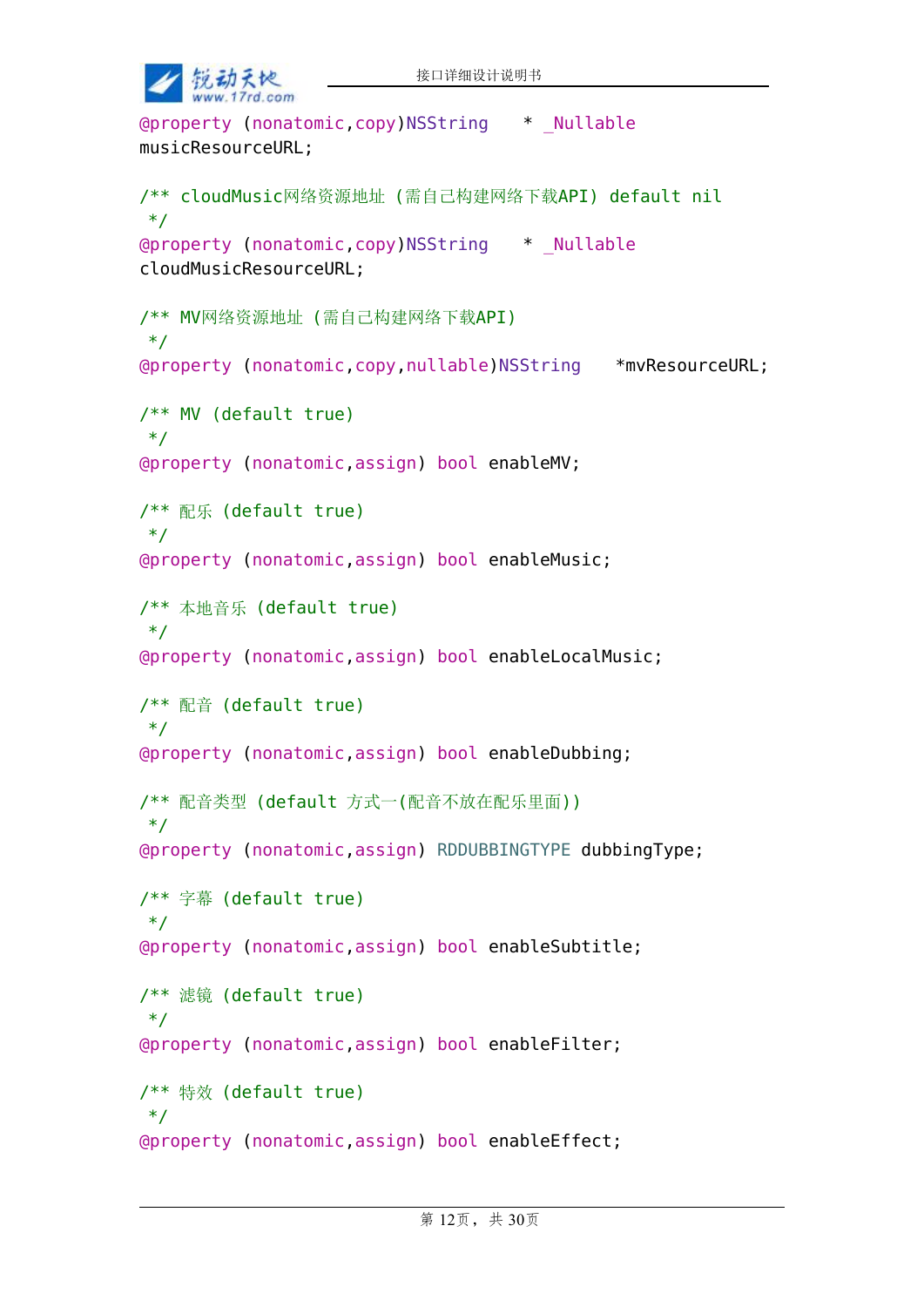```
接口详细设计说明书
    的动天地
     w. 17rd.com/** 片段编辑 (default true)
*/
@property (nonatomic,assign) bool enableFragmentedit;
/** 进入SDK界面是否需要动画 (default true)
*/
@property (nonatomic,assign) bool presentAnimated;
/** 退出SDK界面是否需要动画 (default true)
*/
@property (nonatomic,assign) bool dissmissAnimated;
/** 字幕层次 (false 内层)
*/
@property (nonatomic,assign) bool captionsOuter;
/** 特效层次
*/
@property (nonatomic,assign) bool specialEffectOuter;
```
### **3.4.2.3** 视频录制功能设置

```
/** 拍摄模式 default CameraModel_Onlyone
*/
@property (nonatomic,assign) CameraModelType
cameraModelType;
/** 是否在拍摄完成就保存到相册再返回 default false 该参数只有在
CameraModel_Onlyone 模式下才生效
*/
@property (nonatomic,assign) bool
cameraWriteToAlbum;
/** 前/后置摄像头 default AVCaptureDevicePositionFront
*/
@property (nonatomic,assign) AVCaptureDevicePosition
cameraCaptureDevicePosition;
/** 相机的方向 default RecordVideoOrientationAuto
*/
@property (nonatomic,assign) RecordVideoOrientation
cameraRecordOrientation;
```
/\*\* 相机录制大小(正方形录制,非正方形录制)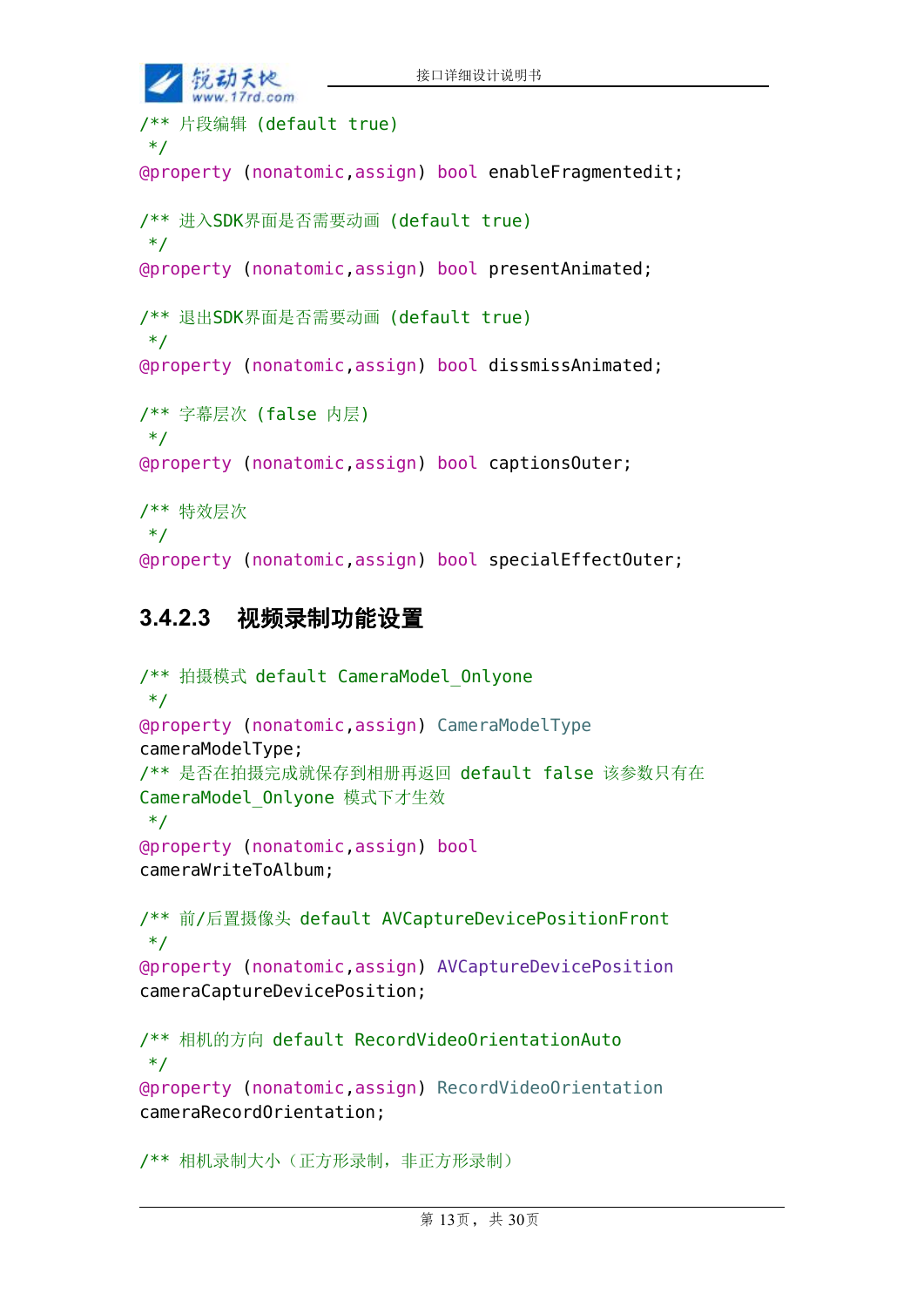

```
*/
@property (nonatomic,assign) RecordVideoSizeType
cameraRecordSizeType;
```

```
/** 录制视频帧率 default 30
*/
@property (nonatomic,assign) int32_t
cameraFrameRate;
```

```
/** 录制视频码率 default 4000000
*/
@property (nonatomic,assign) int32_t
cameraBitRate;
/** 录制还是拍照 default RecordTypeVideo
*/
@property (nonatomic,assign) Record_Type
cameraRecord_Type;
/** 视频输出路径
*/
@property (nonatomic,copy,nullable) NSString
*cameraOutputPath;
/**录制的视频的大小 (如:{720,1280}) default CGSizeZero
*/
@property (nonatomic,assign) CGSize
cameraOutputSize;
/** 正方形录制时配置按钮的位置(美颜,延时,摄像头切换 三个按钮的位置)
*/
@property (nonatomic,assign) CameraCollocationPositionType
cameraCollocationPosition;
/** 正方形录制最大时长(default 10 )
*/
@property (nonatomic,assign) float
cameraSquare_MaxVideoDuration;
```

```
/**非正方形录制最大时长 (default 0 ,不限制)
```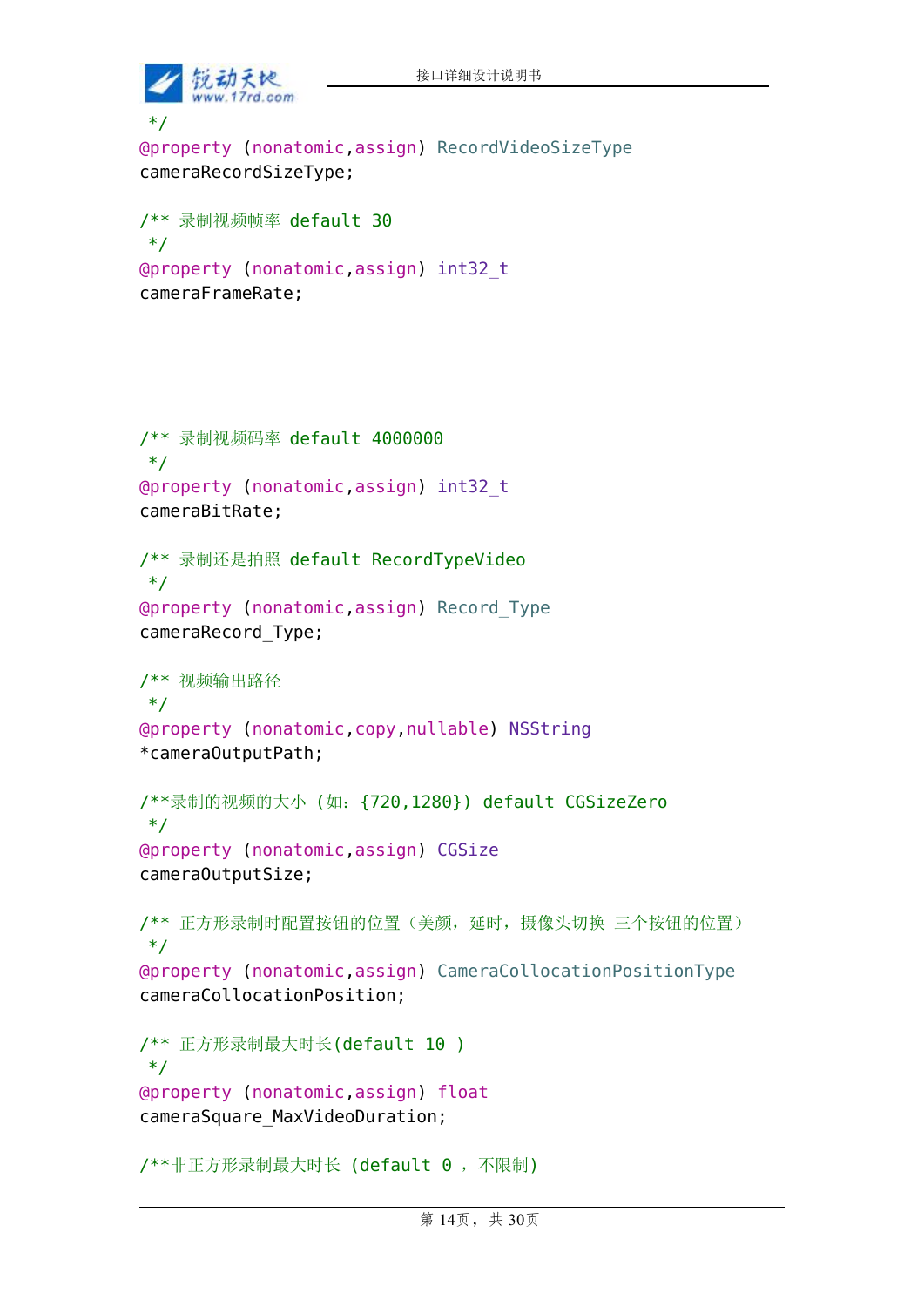

```
*/
@property (nonatomic,assign) float
cameraNotSquare_MaxVideoDuration;
```

```
/**录制最小时长 (default 0 ,不限制 正方形录制和长方形录制都生效)
*/
@property (nonatomic,assign) float
cameraMinVideoDuration;
/** 是否开启滤镜功能(只有在开启Faceu的时候该参数才生效)
*/
@property (nonatomic , assign) bool
enableFilter;
/**人脸道具贴纸
*/
@property (assign, nonatomic) bool
enableFaceU;
/**人脸道具贴纸证书
*/
@property (assign, nonatomic,nonnull) void
*faceUAuth;
/**人脸道具贴纸证书长度
*/
@property (assign, nonatomic)Float64
lenFaceUAuth;
/**是否启用网络下载faceUnity
*/
@property (assign, nonatomic)bool
enableNetFaceUnity;
/**人脸道具贴纸下载路径
*/
@property (copy, nonatomic,nonnull)NSString
*faceUURL;
```
/\*\* 拍摄类型:可拍摄短视频MV(default true)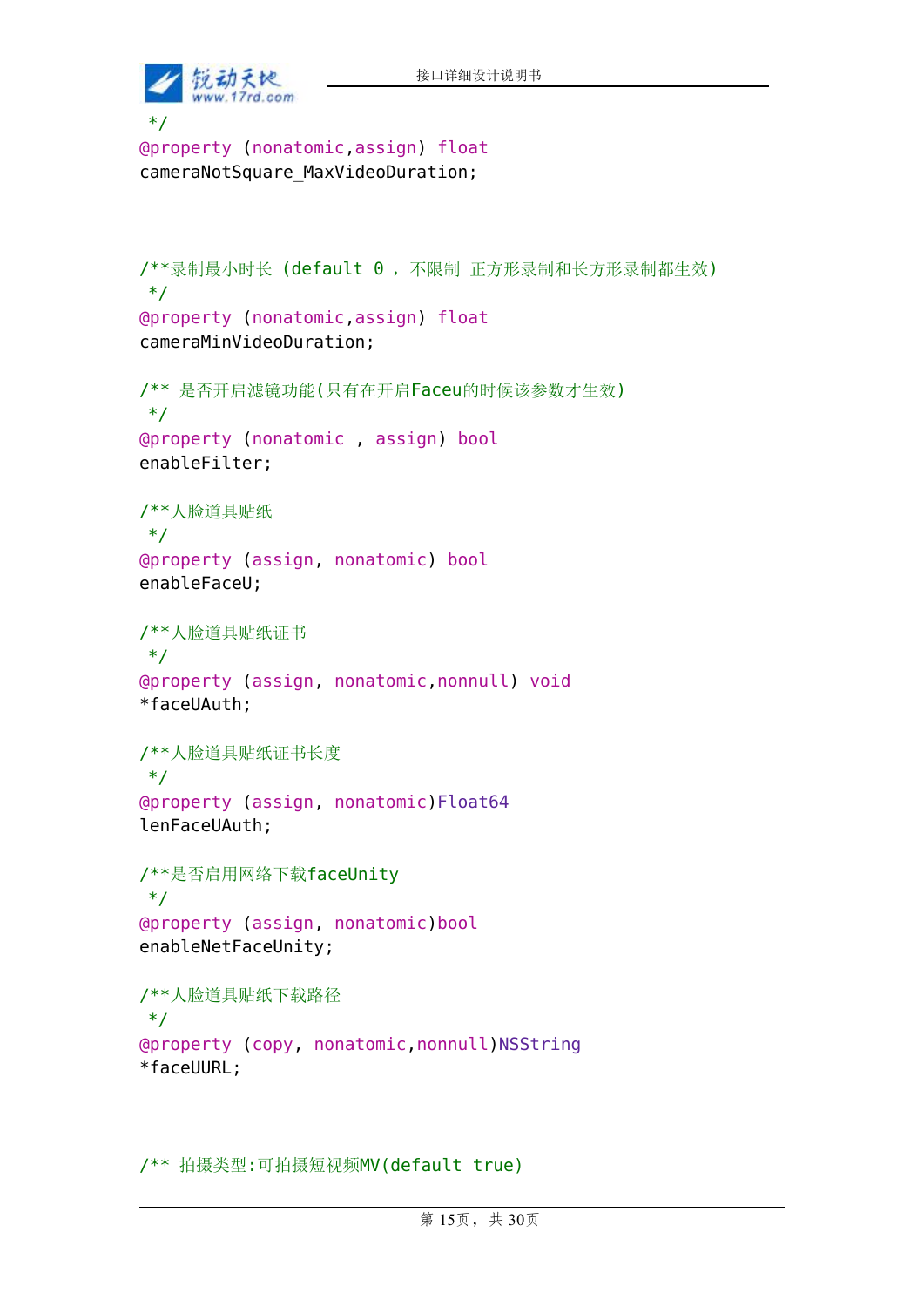```
的动天地
      w. 17rd.com*/
@property (nonatomic,assign) bool
cameraMV;
/** 拍摄类型:可拍摄视频(default true)
*/
@property (nonatomic,assign) bool
cameraVideo;
/** 拍摄类型:可拍摄照片(default true)
*/
@property (nonatomic,assign) bool
cameraPhoto;
/** 短视频MV录制最小时长(default 3s )
*/
@property (nonatomic,assign) float
cameraMV_MinVideoDuration;
/** 短视频MV录制最大时长(default 15s )
*/
@property (nonatomic,assign) float
cameraMV_MaxVideoDuration;
/** 从相机进入相册
*/
@property (nonatomic,copy,nonnull)
void(^cameraEnterPhotoAlbumCallblackBlock)( );
/** 是否隐藏相机进入相册按钮
*/
@property (nonatomic,assign) bool
hiddenPhotoLib;
// faceU美颜设置
/**瘦脸 0.0~1.0 default 0.68
*/
@property (nonatomic , assign) float cheekThinning;
/**大眼 0.0~2.0 default 1.53
*/
@property (nonatomic , assign) float eyeEnlarging;
```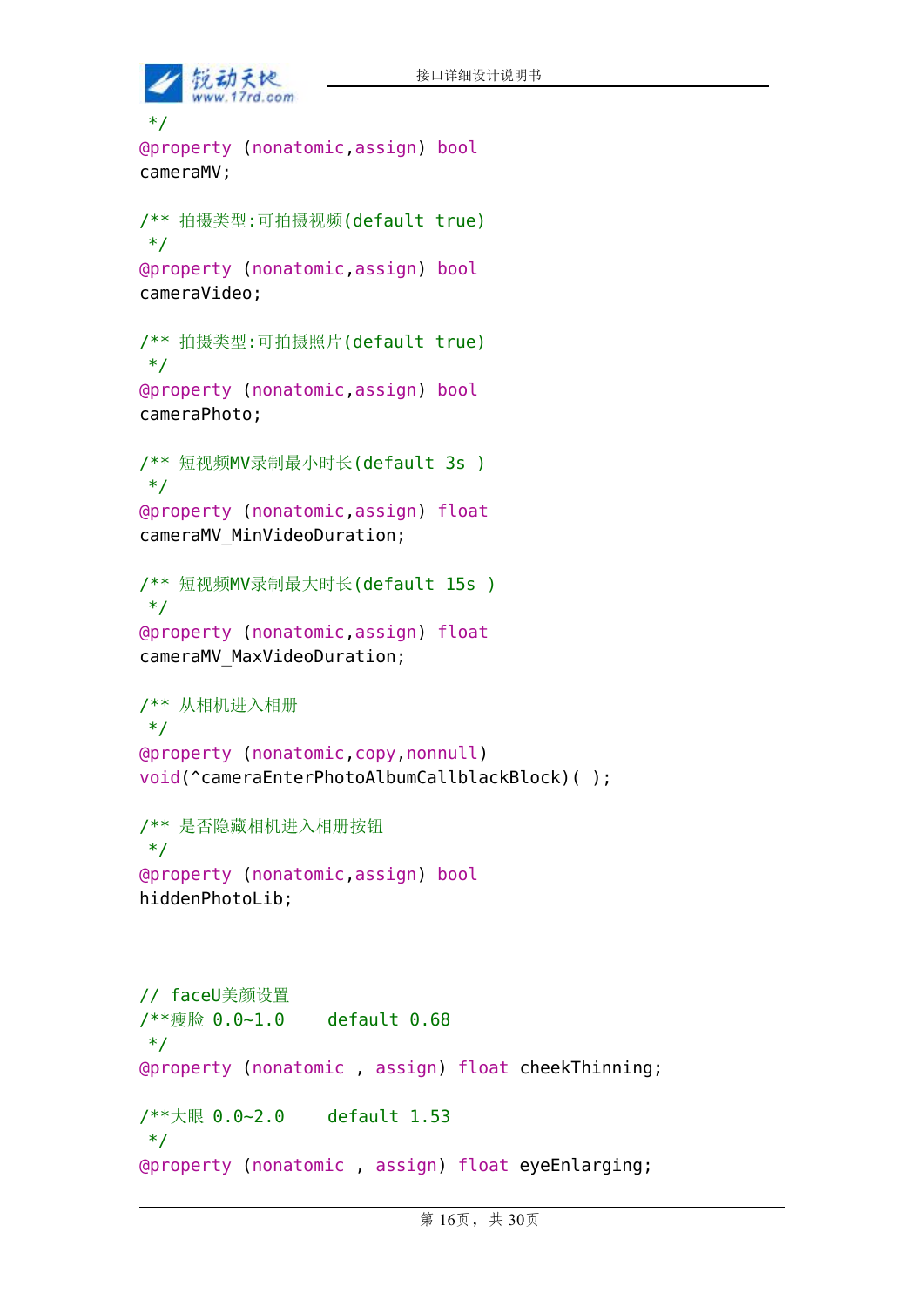

/\*\*美白 0.0~1.0 default 0.48 \*/ @property (nonatomic , assign) float colorLevel; /\*\*磨皮 1 2 3 4 5 default 3 \*/ @property (nonatomic , assign) float blurLevel; /\*\* 瘦脸等级 0.0 ~ 1.0 默认1.0 \*/ @property (nonatomic , assign) float faceShapeLevel; /\*\* 瘦脸类型 0.0 ~ 3.0 默认0.0 \*/ @property (nonatomic , assign) float faceShape; /\*是否开启使用音乐录制. 如果需要切换音乐请设置好音乐下载路径,不设置则跳转 到本地音乐界面 (editConfiguration.cloudMusicResourceURL) \*/ @property (nonatomic, assign) BOOL enableUseMusic; /\*传入需要录制时播放的音乐 \*/ @property (nonatomic, strong) RDMusicInfo \* \_Nullable musicInfo;

#### **3.4.2.3.1**启用 **faceU** 说明

```
1、导入签权证书
2、导入美颜基础资源:face_beautification.bundle、v3.bundle
```
#### **3.4.2.3.1.1** 开启 **faceU**

rdVESDK.cameraConfiguration.enableFaceU = true;

#### **3.4.2.3.1.2** 启用签权证书

rdVESDK.cameraConfiguration.faceUAuth =  $\&$ g faceuAuth package; rdVESDK.cameraConfiguration.lenFaceUAuth = sizeof(g\_faceuAuth\_package);

#### **3.4.2.3.1.3** 从网络加载 **faceUnity** 道具资源

rdVESDK.cameraConfiguration.enableNetFaceUnity = true;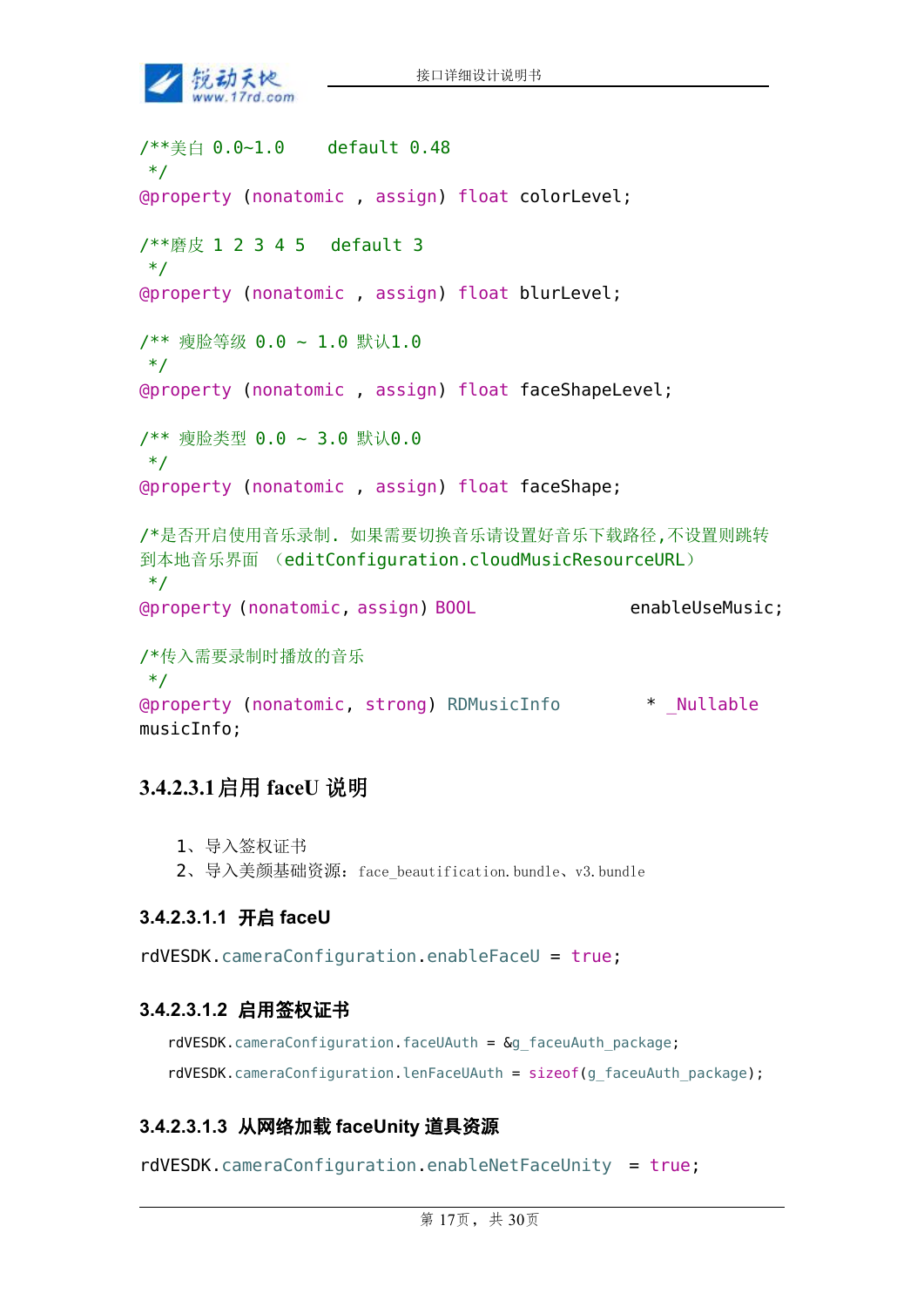

rdVESDK.cameraConfiguration.faceUURL = @"http://faceUnity 道具资

```
源下载地址";
```
自定义获取 faceUnity 道具的 url 方法,具体参见《3.11.1 自定义 faceU 资源》。

## **3.5** 录制视频

```
/** 录制视频 参数设置(cameraConfiguration)
```
- \* @param source 源视图控制器
- \* @param callbackBlock 完成录制回调(result :0 表示MV 1表示视频)
- \* @param imagebackBlock 拍照完成回调
- \* @param cancelBlock 取消录制回调
- \*/

```
- (void)videoRecordAutoSizeWithSourceController: (UIViewController*)source
```
callbackBlock: (RdVERecordCallbackBlock)callbackBlock

imagebackBlock: (RdVECallbackBlock)imagebackBlock

faileBlock: (RdVEFailBlock)failBlock

cancel: (RdVECancelBlock)cancelBlock;

### **3.6** 编辑视频

| /**<br>$\ast$                                                            |                     | 编辑短视频MV                       |                                                                 |  |  |
|--------------------------------------------------------------------------|---------------------|-------------------------------|-----------------------------------------------------------------|--|--|
| $\ast$                                                                   |                     | <b>@param viewController</b>  | 源控制器                                                            |  |  |
| $\ast$                                                                   |                     | <b>@param urlAsset</b>        | 视频源                                                             |  |  |
| $\ast$                                                                   |                     | <b>@param clipTimeRange</b>   | 时间段                                                             |  |  |
| $\ast$                                                                   | <b>@param crop</b>  |                               | $\mathsf{crop\ddot{\pi}}\boxplus$ default : CGRectMake(0, 0, 1, |  |  |
| 1)                                                                       |                     |                               |                                                                 |  |  |
| $\ast$                                                                   |                     | <b>@param outputVideoPath</b> | 视频输出路径                                                          |  |  |
| $\ast$                                                                   |                     | @param callbackBlock          | 完成编辑回调                                                          |  |  |
| $\ast$                                                                   |                     | @param cancelBlock 取消编辑回调     |                                                                 |  |  |
| $*$                                                                      |                     |                               |                                                                 |  |  |
| - (void)editVideoWithSuperController: (UIViewController *)viewController |                     |                               |                                                                 |  |  |
| urlAsset: (AVURLAsset *)urlAsset                                         |                     |                               |                                                                 |  |  |
| clipTimeRange: (CMTimeRange ) clipTimeRange                              |                     |                               |                                                                 |  |  |
|                                                                          | crop: (CGRect) crop |                               |                                                                 |  |  |
|                                                                          |                     |                               | outputPath: (NSString *) outputVideoPath                        |  |  |
|                                                                          |                     |                               | callback: (RdVECallbackBlock ) callbackBlock                    |  |  |
|                                                                          |                     |                               | cancel: (RdVECancelBlock ) cancelBlock;                         |  |  |
|                                                                          |                     |                               |                                                                 |  |  |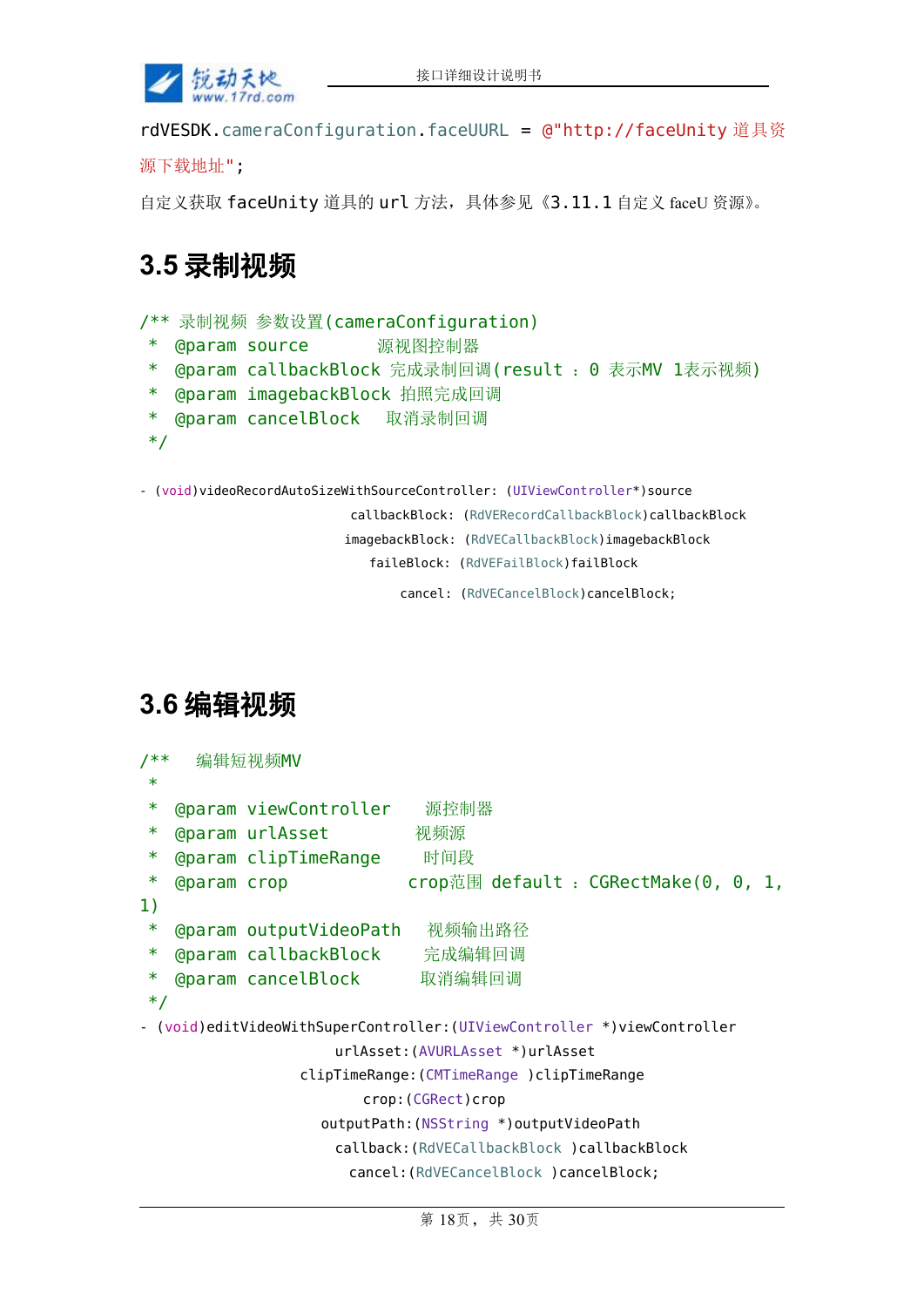

```
/** 编辑视频(传入URL数组)
 * and * and * and * and * and * and * and * and * and * and * and * and * and * and * and * and * and * and * and * and * and * and * and * and * and * and * and * a
 * @param viewController 源控制器
 * @param foldertype 缓存文件夹类型 (Documents、Library、
Temp, None)
 * @param appAlbumCacheName 需扫描的缓存文件夹名称
* @param urlsArray 视频/图片路径(NSMutableArray <NSURL*>)
如:相册视频 assets-library://asset/asset...
 * @param outputVideoPath 视频输出路径
 * @param callbackBlock 完成编辑回调
 * @param cancelBlock 取消编辑回调
 */
- (void)editVideoWithSuperController:(UIViewController *)viewController
                    foldertype:(FolderType)foldertype
               appAlbumCacheName:(NSString *)appAlbumCacheName
                     urlsArray:(NSMutableArray *)urlsArray
                    outputPath:(NSString *)outputVideoPath
                      callback:(RdVECallbackBlock )callbackBlock
                        cancel:(RdVECancelBlock )cancelBlock;
```
# **3.7** 自定义相册或是调用系统相册

```
实现代理方法:
/*
*如果需要自定义相册则需要实现此函数
*/
- (void)selectVideoAndImageResult:(UINavigationController *)nav
callbackBlock:(void (^)(NSMutableArray *lists))callbackBlock;
/*
*如果需要自定义相册则需要实现此函数(添加视频)
*/
- (void)selectVideosResult:(UINavigationController *)nav
callbackBlock:(void (^)(NSMutableArray *lists))callbackBlock;
/*
*如果需要自定义相册则需要实现此函数(添加图片)
*/
```

```
- (void)selectImagesResult:(UINavigationController *)nav
```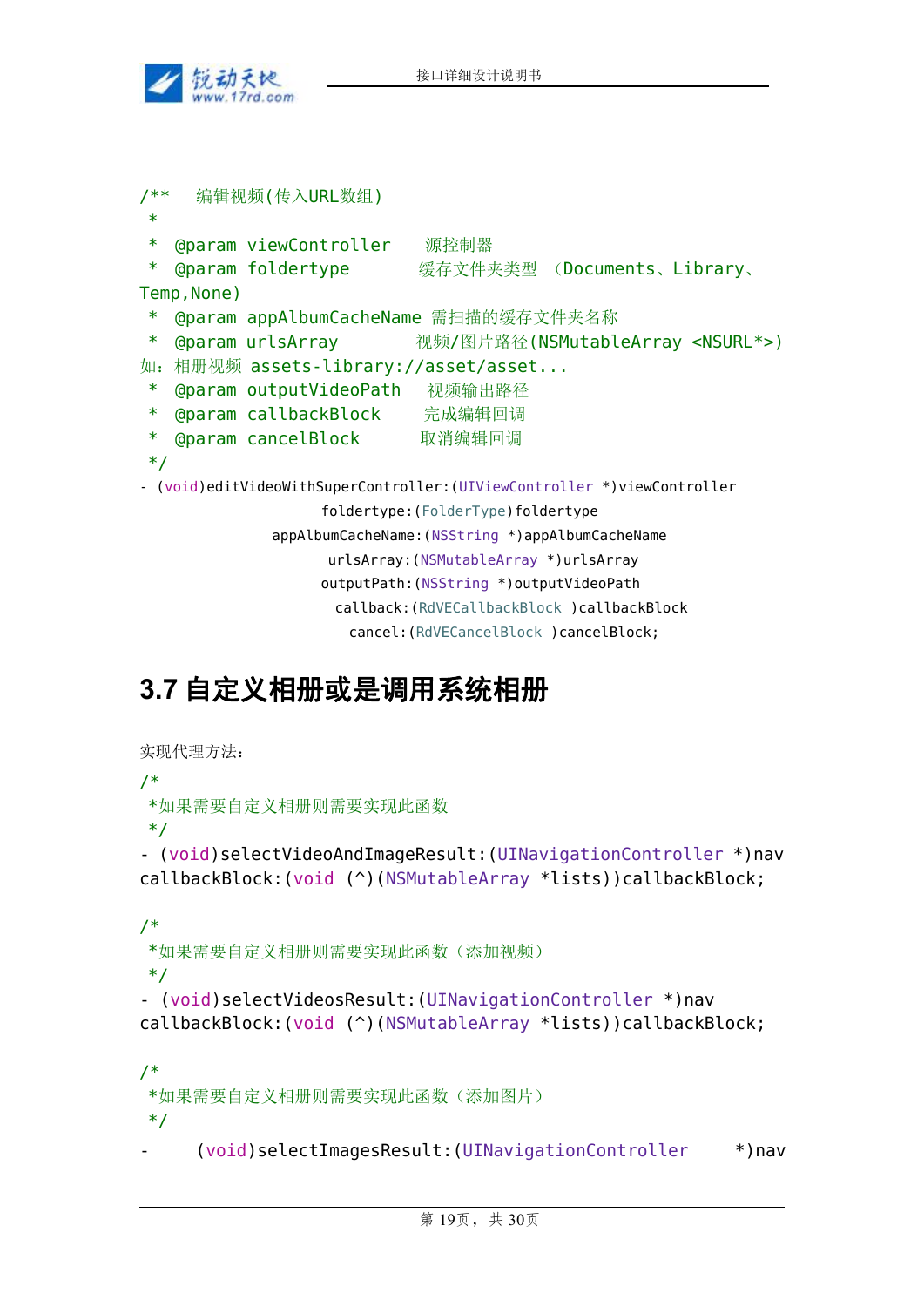

#### callbackBlock:(void (^)(NSMutableArray \*lists))callbackBlock;

以 系 统 相 册 为 例 : ( 需 实 现 以 下 两 个 协 议 : UINavigationControllerDelegate,

UIImagePickerControllerDelegate)

进入系统相册:

| $addFilterype = addVideoAndImage;$<br>_edittingSdk.addVideosAndImagesCallbackBlock = callbackBlock;<br>if([self checkCameraISOpen]){ | (void)selectVideoAndImageResult:(UINavigationController *)nav callbackBlock:(void (^)(NSArray *))callbackBlock{ |
|--------------------------------------------------------------------------------------------------------------------------------------|-----------------------------------------------------------------------------------------------------------------|
|                                                                                                                                      | UIImagePickerControllerSourceType sourceType = UIImagePickerControllerSourceTypeCamera;                         |
| sourceType                                                                                                                           | = UIImagePickerControllerSourceTypePhotoLibrary;//相册库                                                           |
| picker.delegate<br>picker.allowsEditing                                                                                              | UIImagePickerController *picker = [[UIImagePickerController alloc] init];<br>$=$ self;<br>$= NO:$               |
| picker.sourceType<br>[nav presentViewController:picker animated:YES completion:nil];                                                 | $=$ sourceType;                                                                                                 |
|                                                                                                                                      |                                                                                                                 |
| $addFileType = addImage;$                                                                                                            | (void)selectImagesResult: (UINavigationController *)nav callbackBlock: (void (^)(NSArray *))callbackBlock{      |
| edittingSdk.addImagesCallbackBlock = callbackBlock;<br>if([self checkCameraISOpen]){                                                 |                                                                                                                 |
|                                                                                                                                      | UIImagePickerControllerSourceType sourceType = UIImagePickerControllerSourceTypeCamera;                         |
| sourceType                                                                                                                           | = UIImagePickerControllerSourceTypePhotoLibrary;//相册库                                                           |
| //UIVideoEditorController                                                                                                            |                                                                                                                 |
|                                                                                                                                      | UIImagePickerController *picker = $[[UII]$ magePickerController alloc] init];                                   |
| picker.delegate                                                                                                                      | $=$ self;                                                                                                       |
| picker.allowsEditing                                                                                                                 | $= NO$ :                                                                                                        |
| picker.sourceType                                                                                                                    | = sourceType;                                                                                                   |
|                                                                                                                                      | [nav presentViewController:picker animated: YES completion:nil];                                                |
| - 7                                                                                                                                  |                                                                                                                 |

相册选择完成:



### **3.8** 截取视频

|                | /** 截取视频 通过传入视频对象 AVUrlAsset         |          |
|----------------|--------------------------------------|----------|
|                | * @param viewController              | 源控制器     |
| * @param title |                                      | 导航栏标题    |
|                | * @param backgroundColor             | 背景色      |
|                | * @param cancelButtonTitle           | 取消按钮文字   |
|                | * @param cancelButtonTitleColor      | 取消按钮标题颜色 |
|                | * @param cancelButtonBackgroundColor | 取消按钮背景色  |
|                |                                      |          |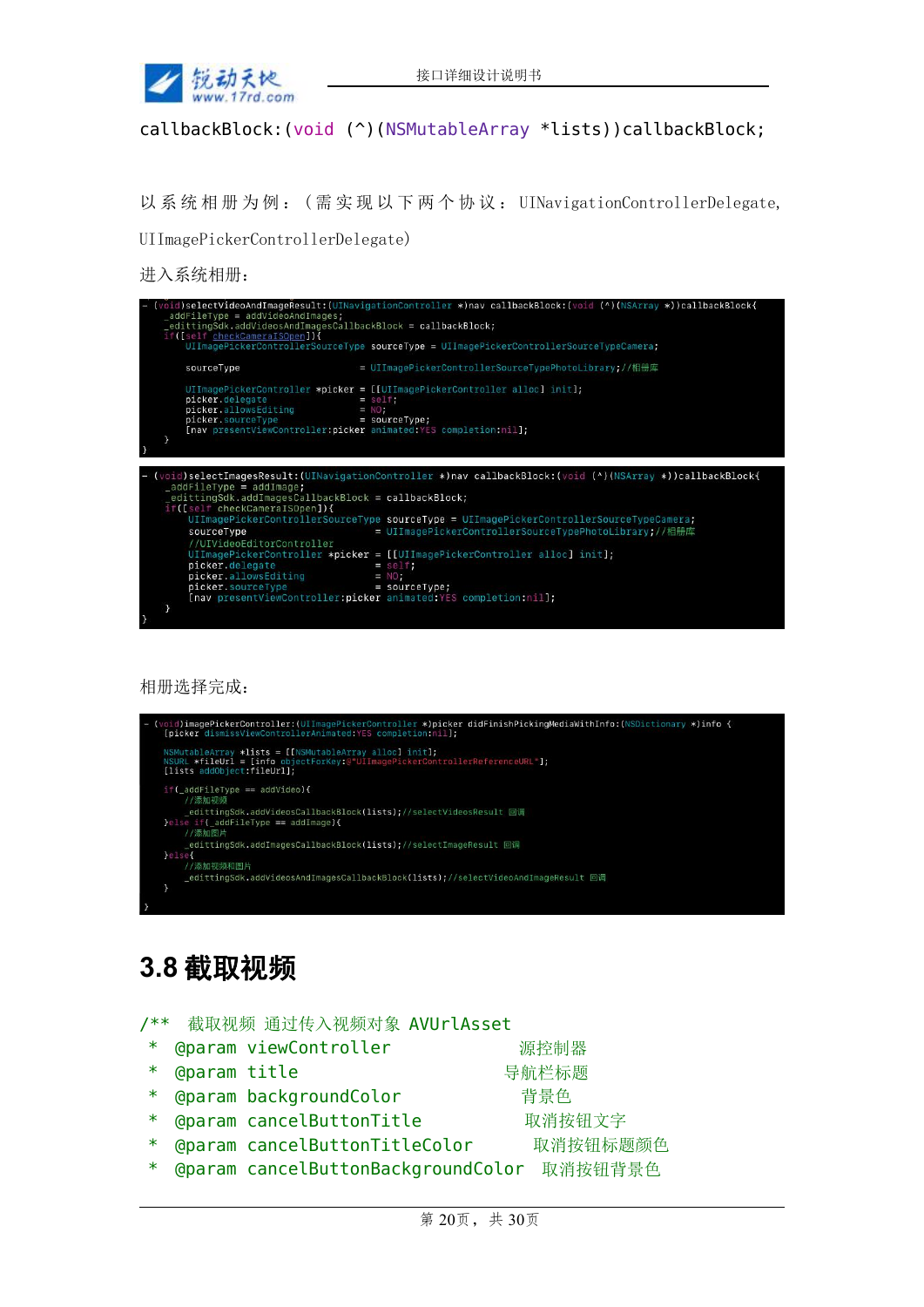

|        | $WWW$ , $1110.60m$  |                                                                          |                                                            |
|--------|---------------------|--------------------------------------------------------------------------|------------------------------------------------------------|
| *      |                     | @param otherButtonTitle                                                  | 完成按钮文字                                                     |
| $\ast$ |                     | @param otherButtonTitleColor 完成按钮标题颜色                                    |                                                            |
| $\ast$ |                     | @param otherButtonBackgroundColor 完成按钮背景色                                |                                                            |
| $\ast$ |                     | @param urlAsset                                                          | 数据源                                                        |
| ∗      |                     | @param outputVideoPath                                                   | 视频输出路径                                                     |
| ∗.     |                     | <b>@param callbackBlock</b>                                              | 截取完成回调                                                     |
| $\ast$ |                     | <b>@param failback</b>                                                   | 截取失败回调                                                     |
| ∗.     |                     | <b>@param cancelBlock</b>                                                | 取消截取回调                                                     |
| $*$    |                     |                                                                          |                                                            |
|        |                     | - (void)trimVideoWithSuperController: (UIViewController *)viewController |                                                            |
|        |                     | controllerTitle: (NSString *) title                                      |                                                            |
|        |                     | backgroundColor: (UIColor *) backgroundColor                             |                                                            |
|        |                     | cancelButtonTitle: (NSString *) cancelButtonTitle                        |                                                            |
|        |                     | cancelButtonTitleColor: (UIColor *) cancelButtonTitleColor               |                                                            |
|        |                     | cancelButtonBackgroundColor: (UIColor *) cancelButtonBackgroundColor     |                                                            |
|        |                     | otherButtonTitle: (NSString *) otherButtonTitle                          |                                                            |
|        |                     | otherButtonTitleColor: (UIColor *) otherButtonTitleColor                 |                                                            |
|        |                     | otherButtonBackgroundColor: (UIColor *) otherButtonBackgroundColor       |                                                            |
|        |                     | urlAsset: (AVURLAsset *) urlAsset                                        |                                                            |
|        |                     | outputPath: (NSString *) outputVideoPath                                 |                                                            |
|        |                     |                                                                          | callbackBlock: (RdVE_TrimAssetCallbackBlock) callbackBlock |
|        |                     | failback: (RdVEFailBlock                                                 | ) failback                                                 |
|        |                     |                                                                          | cancel: (RdVECancelBlock ) cancelBlock;                    |
| /**    |                     | 截取视频 通过传入路径 path                                                         |                                                            |
| ∗      |                     | @param viewController                                                    | 源控制器                                                       |
| ∗      | <b>@param title</b> |                                                                          | 导航栏标题                                                      |
| ∗      |                     | @param backgroundColor                                                   | 背景色                                                        |
| ∗      |                     | @param cancelButtonTitle                                                 | 取消按钮文字                                                     |
| $\ast$ |                     | @param cancelButtonTitleColor                                            | 取消按钮标题颜色                                                   |
| ∗      |                     | @param cancelButtonBackgroundColor 取消按钮背景色                               |                                                            |
| $\ast$ |                     | <b>@param otherButtonTitle</b>                                           | 完成按钮文字                                                     |
| $\ast$ |                     | @param otherButtonTitleColor                                             | 完成按钮标题颜色                                                   |
| ∗      |                     | @param otherButtonBackgroundColor 完成按钮背景色                                |                                                            |
| $\ast$ |                     | <b>@param assetPath</b>                                                  | 数据源                                                        |
| ∗      |                     | @param outputVideoPath                                                   | 视频输出路径                                                     |
| ∗      |                     | <b>@param callbackBlock</b>                                              | 截取完成回调                                                     |
| ∗      |                     | <b>@param failback</b>                                                   | 截取失败回调                                                     |
| $\ast$ |                     | <b>@param cancelBlock</b>                                                | 取消截取回调                                                     |
| $*$    |                     |                                                                          |                                                            |
|        |                     | - (void)trimVideoWithSuperController: (UIViewController *)viewController |                                                            |
|        |                     | controllerTitle: (NSString *) title                                      |                                                            |
|        |                     | backgroundColor: (UIColor *) backgroundColor                             |                                                            |
|        |                     | cancelButtonTitle: (NSString *) cancelButtonTitle                        |                                                            |
|        |                     | cancelButtonTitleColor: (UIColor *) cancelButtonTitleColor               |                                                            |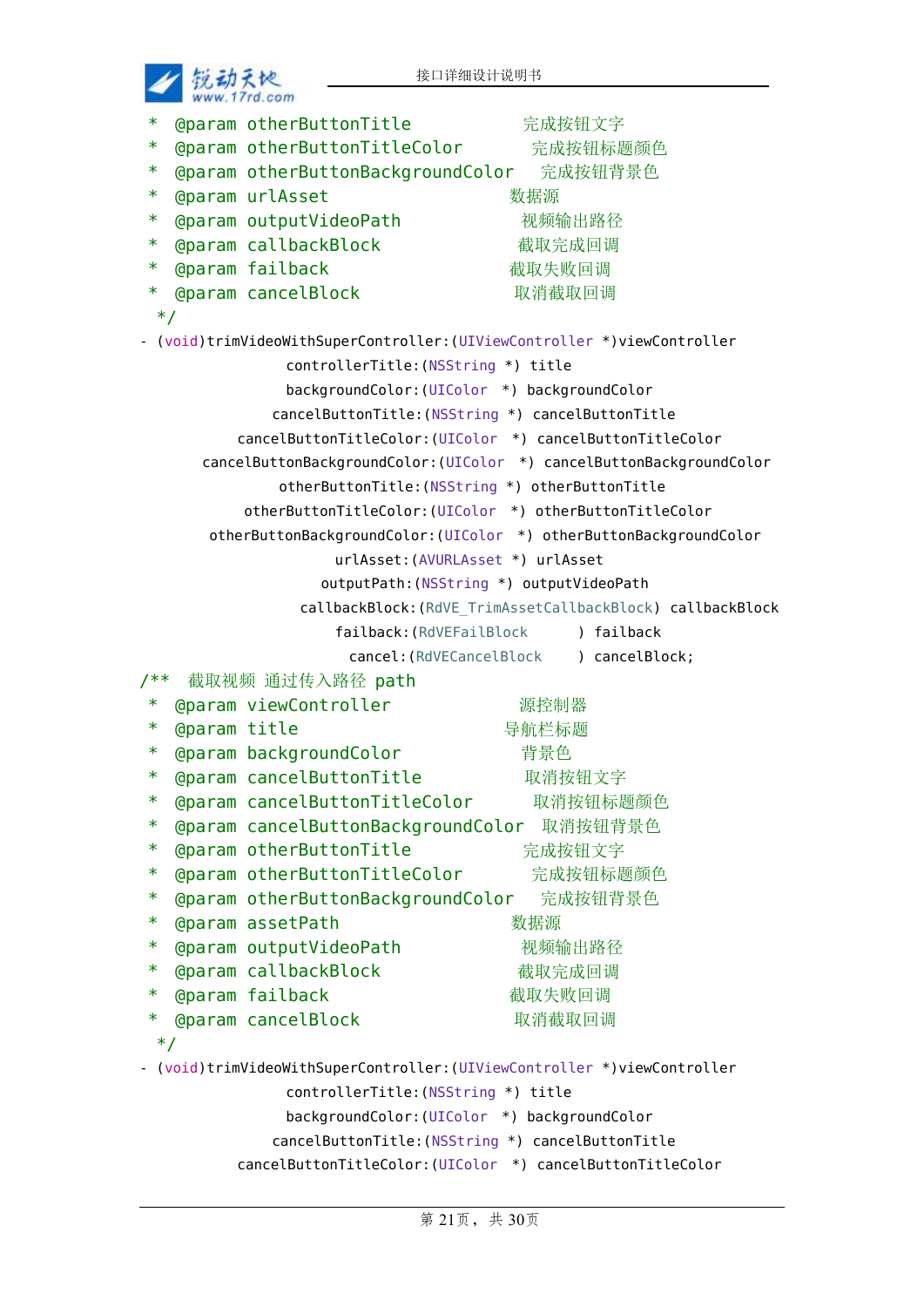

cancelButtonBackgroundColor:(UIColor \*) cancelButtonBackgroundColor otherButtonTitle:(NSString \*) otherButtonTitle otherButtonTitleColor:(UIColor \*) otherButtonTitleColor otherButtonBackgroundColor:(UIColor \*) otherButtonBackgroundColor assetPath:(NSString \*) assetPath outputPath:(NSString \*) outputVideoPath callbackBlock:(RdVE\_TrimVideoPathCallbackBlock)

callbackBlock

failback:(RdVEFailBlock ) failback cancel:(RdVECancelBlock ) cancelBlock;

/\*\*设置截取返回类型

\* 此方法点击自定义弹框的按钮时才会被调用

\*/

- (void)trimVideoWithType:(RDCutVideoReturnType )type;

# **3.9** 相册功能(选择视频或图片后返回选中资源)

#### /\*\*选择视频或图片

- \* @param viewController 源控制器
- \* @param albumType 选择相册类型(仅选图片,仅选视频,两者皆可)
- \* @param callbackBlock 相册选择完成返回一个NSURL数组 NSMutableArray <NSURL \*> \*List
	- \* @param cancelBlock 取消选择相册资源
- \*/

- (BOOL)onRdVEAlbumWithSuperController:(UIViewController \*)viewController

albumType:(ALBUMTYPE)albumType

callBlock:(OnAlbumCallbackBlock) callbackBlock

cancelBlock:(RdVECancelBlock) cancelBlock;

# **3.10** 视频压缩

```
/**获取视频信息 字典 width height fps bitrate
```
 $*$  and  $*$  and  $*$  and  $*$  and  $*$  and  $*$  and  $*$  and  $*$  and  $*$  and  $*$  and  $*$  and  $*$  and  $*$  and  $*$  and  $*$  and  $*$  and  $*$  and  $*$  and  $*$  and  $*$  and  $*$  and  $*$  and  $*$  and  $*$  and  $*$  and  $*$  and  $*$  and  $*$  a \*/

- (NSDictionary \*) getVideoInformation:(AVURLAsset \*)urlAsset;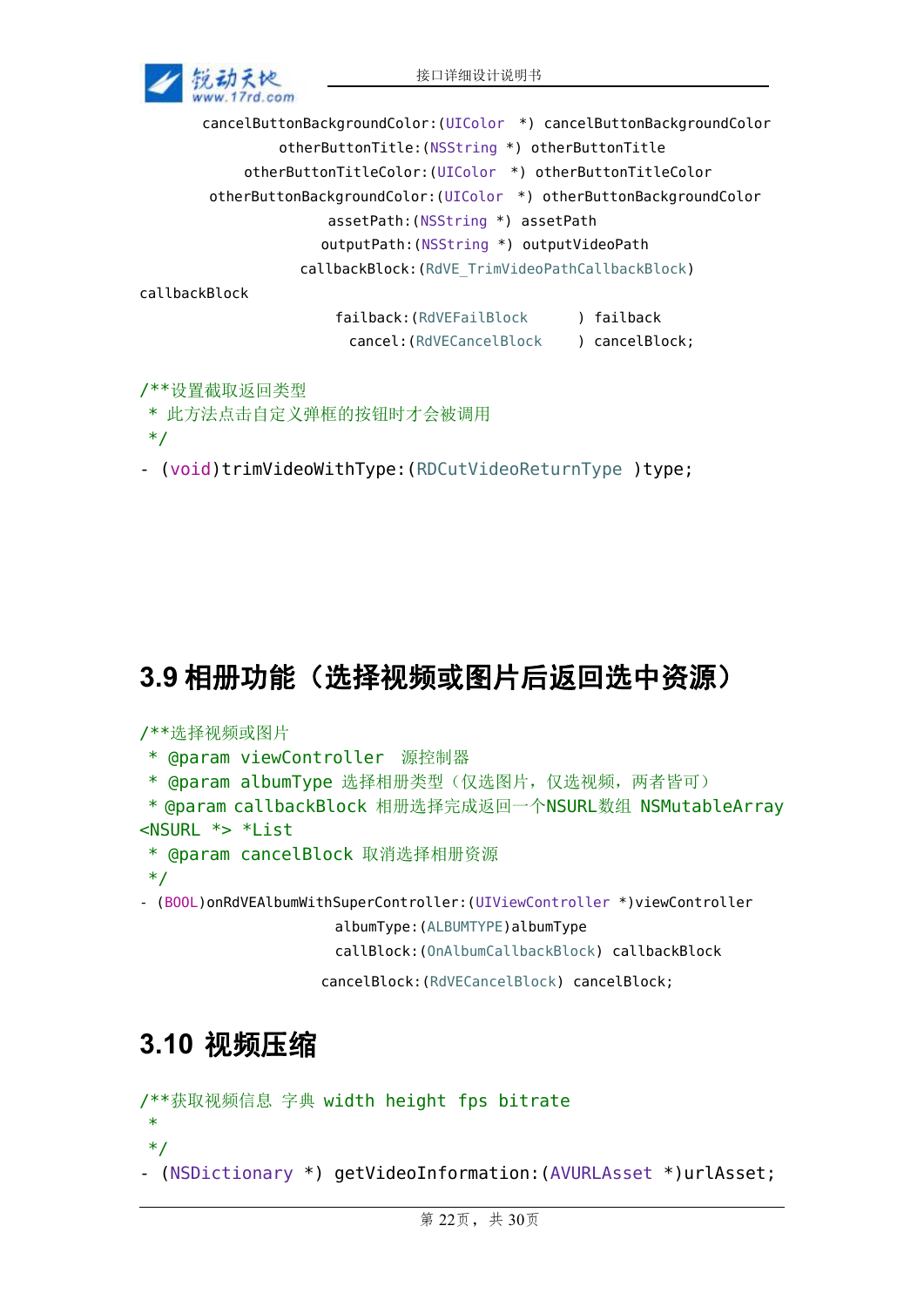

```
/** 压缩视频 参数设置(ExportConfiguration)
* @param size 压缩输出分辨率
* @param bitrate 压缩输出比特率
* @param progressBlock 压缩进度回调
  @param callbackBlock 压缩完成回调
* @param failBlock 压缩失败回调
*/
- (void)compressVideoAsset:(AVURLAsset *)urlAsset
           outputPath:(NSString *)outputPath
            startTime:(CMTime )startTime
             endTime:(CMTime )endTime
           outputSize:(CGSize) size
         outputBitrate:(float) bitrate
           supperView:(UIViewController *)supperView
         progressBlock:(void (^)(float progress))progressBlock
         callbackBlock:(void (^)(NSString
*videoPath))callbackBlock
                fail:(void (^)(NSError *error))failBlock;
/** 取消导出
*/
- (void) compressCancel;
```
### **3.11 TS/AVI** 转 **MP4**

```
/** TS/AVI 转MP4
* and * and * and * and * and * and * and * and * and * and * and * and * and * and * and * and * and * and * and * and * and * and * and * and * and * and * and * a
* @param sourcePath 源文件路径
* @param outputFilePath 输出文件路径
* @param keepAudio 是否需要音频
* @param progressBlock 输出进度
* @param completedBlock 转换完成的回调[error:转换失败的错误码]
*/
- (void)TSAVItoMP4:(NSString *)sourcePath
   outputFilePath:(NSString *)outputFilePath
        keepAudio:(bool)keepAudio
    progressBlock:(void(^)(float progress)) progressBlock
   completedBlock:(void(^)(NSError *error))completedBlock;
```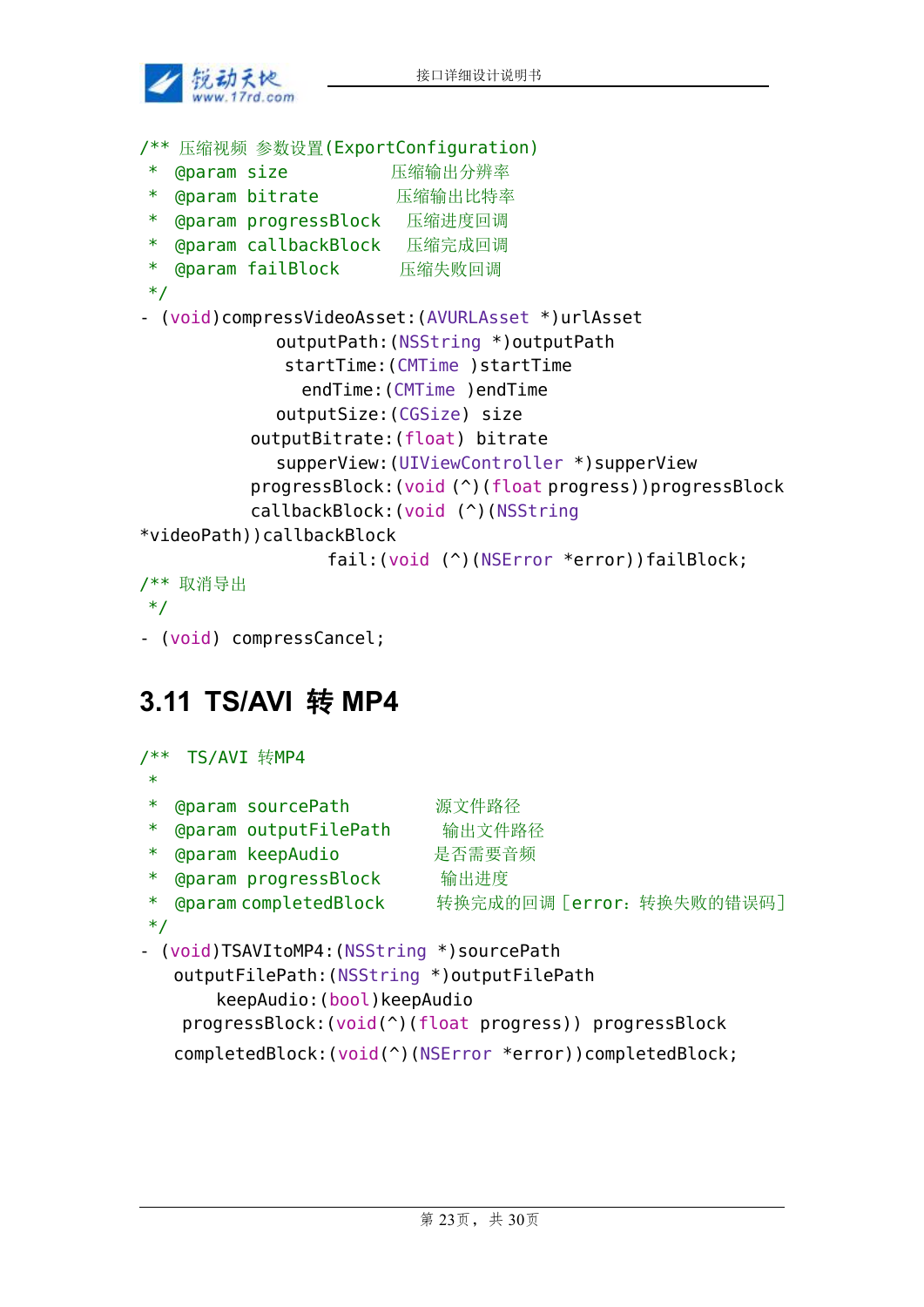

# **3.12** 自定义资源

### **3.12.1**自定义 **faceU** 资源

获取人脸贴纸资源的 url 需满足以下定义:

请求格式:

| URL       | $http://**$ |
|-----------|-------------|
| 支持格式      | <b>JSON</b> |
| HTTP 请求验证 | POST/GET    |
| 请求次数限制    | 否           |

参数说明:

|      | 心理 | 植时     | 说明             |
|------|----|--------|----------------|
| type | 是  | String | android<br>10S |
|      |    |        |                |
|      |    |        |                |

正常返回结果:

 $\sim$  $\sim$  $\sim$  .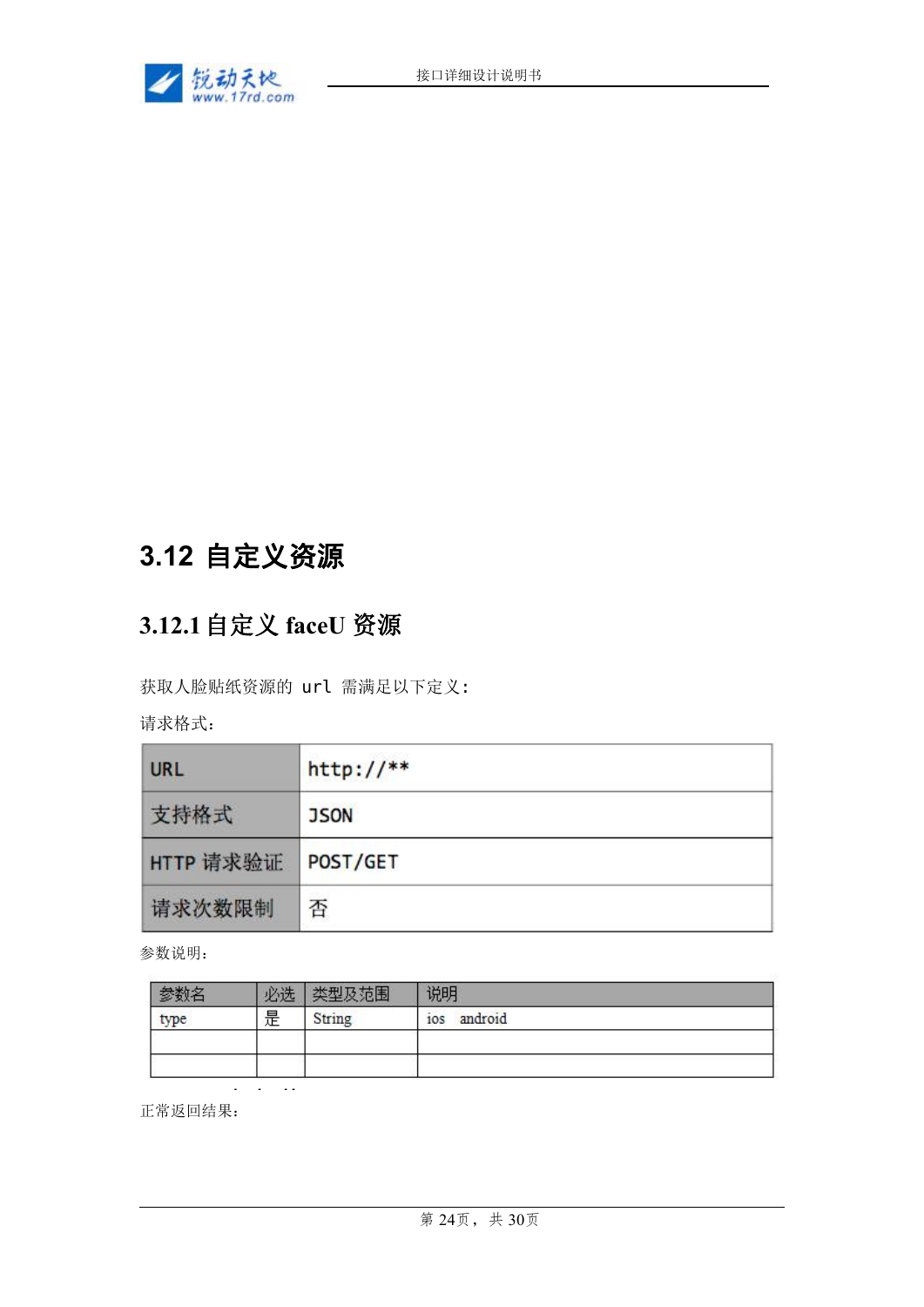

| 返回键                                                             | 类型               | 返回值                                                                                                           | 说明 |  |
|-----------------------------------------------------------------|------------------|---------------------------------------------------------------------------------------------------------------|----|--|
| state                                                           | Boolean          | 请求状态                                                                                                          |    |  |
| code                                                            | Int              | 请求状态码                                                                                                         |    |  |
| message                                                         | String           | 请求状态文本信息                                                                                                      |    |  |
| result                                                          | <b>Json</b>      | 请求返回参数                                                                                                        |    |  |
| bundles                                                         | Array            | 贴纸列表                                                                                                          |    |  |
| name                                                            | String           | 贴纸名称                                                                                                          |    |  |
| img                                                             | String           | 贴纸图片                                                                                                          |    |  |
| url                                                             | String           | 贴纸链接                                                                                                          |    |  |
| "code":"000000",<br>"message":"",<br>"result":{<br>"bundles":[{ | "name":"kitty1", | "img":"http://**.com/Public/bundle/img/kitty1.png",<br>"url":"http://**.com/Public/bundle/bun/kitty1.bundle", |    |  |
| }]                                                              |                  |                                                                                                               |    |  |

设置访问 http 域名白名单:

| ▼ App Transport Security Settings | ٥                   | Dictionary        | (2 items)             |               |
|-----------------------------------|---------------------|-------------------|-----------------------|---------------|
| <b>Exception Domains</b>          | $\circ \circ \circ$ | <b>Dictionary</b> | $\therefore$ (1 item) |               |
| $v^*$ .com                        |                     | Dictionary        | (3 items)             |               |
| NSIncludesSubdomains              | 00                  | Boolean           | YES                   | $\hat{\cdot}$ |
| NSExceptionAllowsInsecureHTT      |                     | Boolean           | <b>YES</b>            | ़             |
| NSExceptionRequiresForwardSe      |                     | Boolean           | <b>NO</b>             | $\hat{C}$     |

### **3.12.2** 自定义 **MV** 资源

通过以下配置启用 MV, 并设置获取 MV 资源的 url

```
rdVESDK.editConfiguration.enableMV = false;
rdVESDK.editConfiguration.mvResourceURL = @"http://***";
```
获取 MV 资源的 url 需满足以下定义:

请求格式: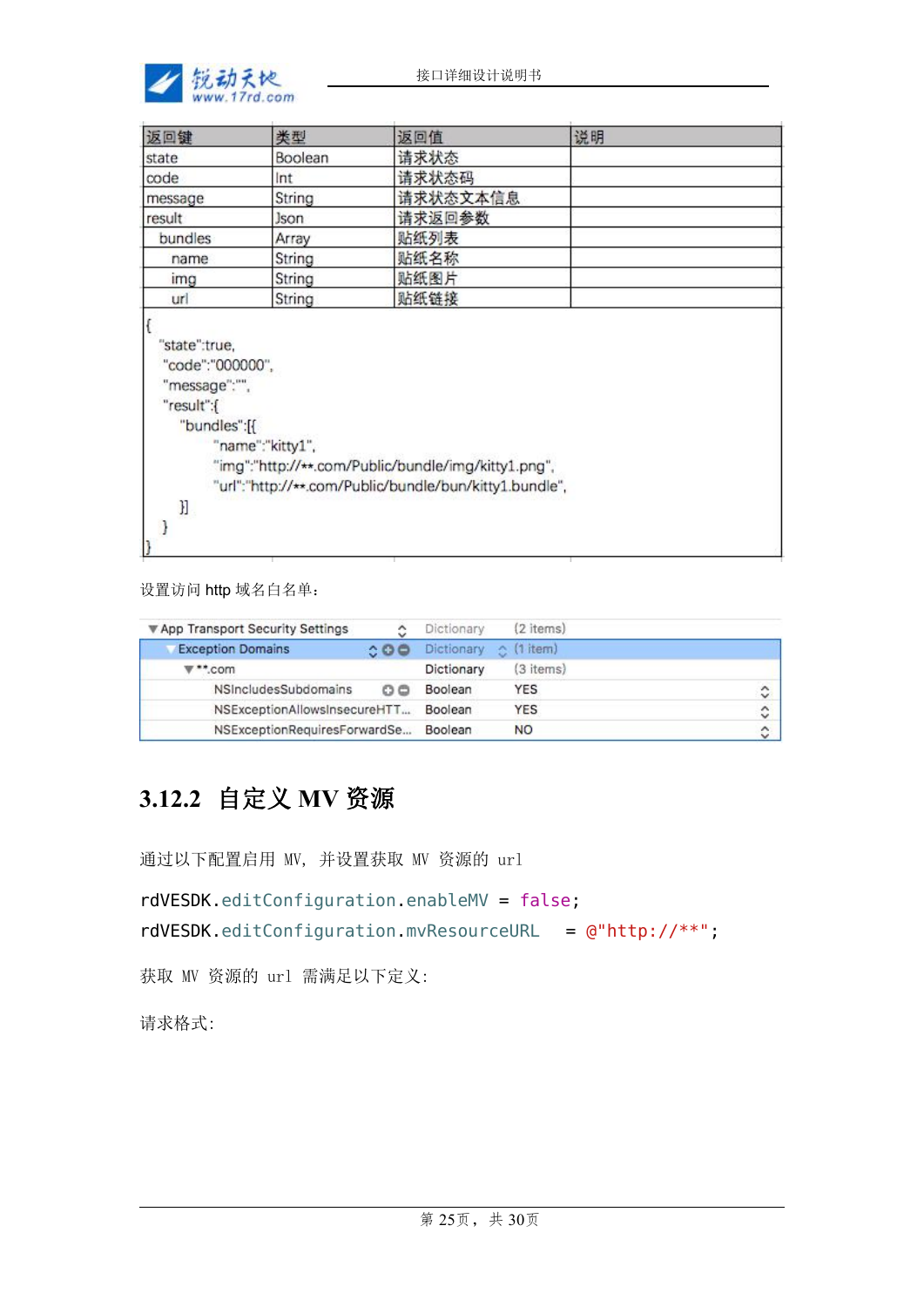

| URL       | $http://**$ |
|-----------|-------------|
| 支持格式      | <b>JSON</b> |
| HTTP 请求验证 | POST/GET    |
| 请求次数限制    | 否           |

参数说明:

|      | 心生         |        | 说明                       |
|------|------------|--------|--------------------------|
| type | 是          | String | android<br>$\sim$<br>10S |
|      |            |        |                          |
|      | $-$<br>. . |        |                          |

正常返回结果: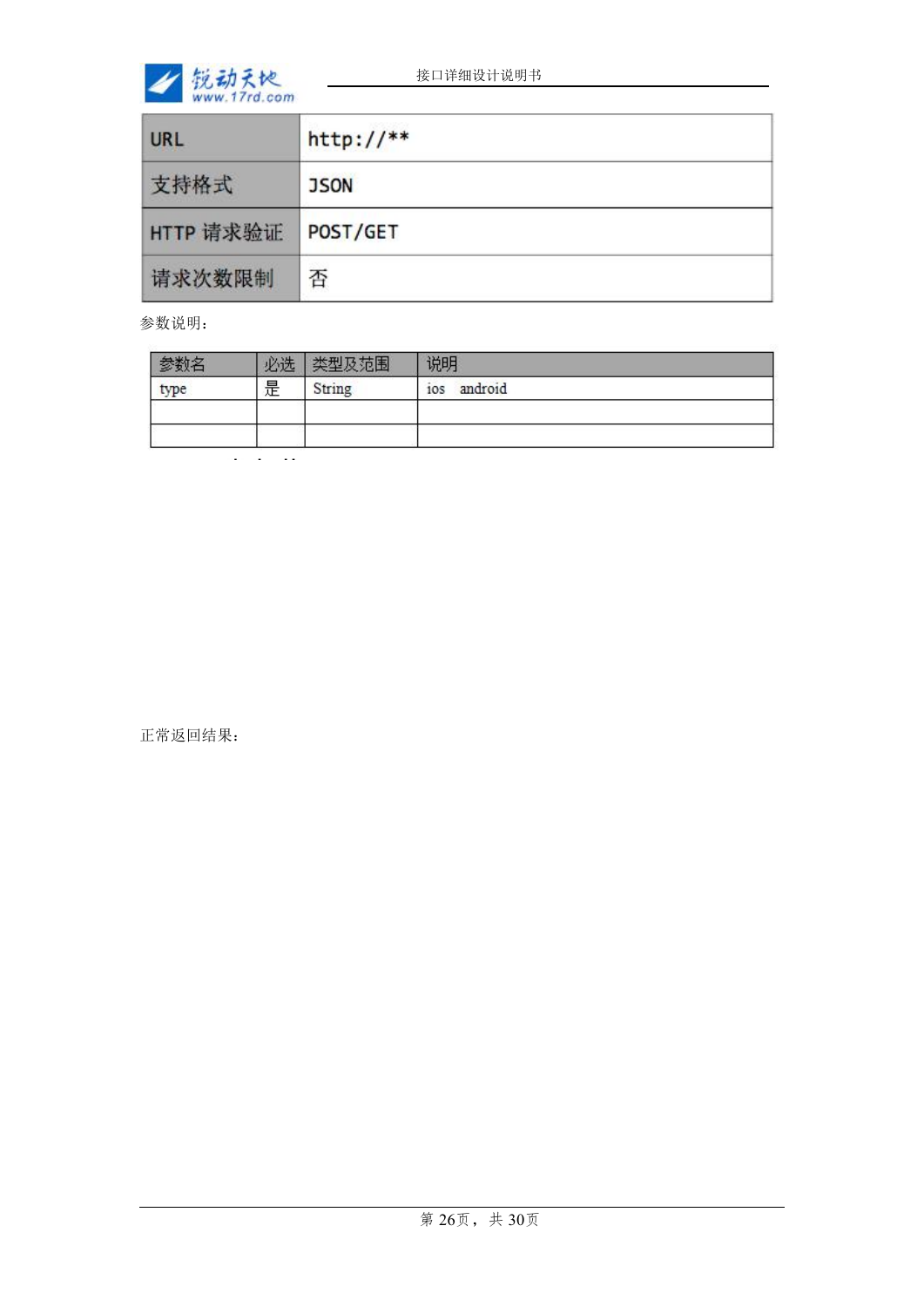

| 返回键                                                                  | 类型                                                 | 返回值                                                                                                                                  | 说明    |  |
|----------------------------------------------------------------------|----------------------------------------------------|--------------------------------------------------------------------------------------------------------------------------------------|-------|--|
| state                                                                | Boolean                                            | 请求状态                                                                                                                                 | true  |  |
| code                                                                 | Int                                                | 请求状态码                                                                                                                                | 200正常 |  |
| message                                                              | String                                             | 请求状态文本信息                                                                                                                             |       |  |
| result                                                               | <b>Json</b>                                        | 请求返回参数                                                                                                                               |       |  |
| mvlist                                                               | Array                                              | mv列表                                                                                                                                 |       |  |
| enname                                                               | String                                             | mv英文名称                                                                                                                               |       |  |
| img                                                                  | String                                             | mv图片                                                                                                                                 |       |  |
| name                                                                 | String                                             | mv名称                                                                                                                                 |       |  |
| url                                                                  | String                                             | mv链接                                                                                                                                 |       |  |
| $message = "";$<br>$result = \{$<br>$mvlist =$<br>},<br>$\mathbf{r}$ | $\sqrt{2}$<br>$enname = fengjing;$<br>name = "风景"; | img = "http://**.com/dianbookupload/shortvideo/mv/fengjing.png";<br>url = "http://**.com/dianbookupload/shortvideo/mv/fengjing.zip"; |       |  |

### **3.12.3** 自定义 **Music** 资源

通过以下配置启用自定义 music ,并设置获取 music 资源的 url

```
rdVESDK.editConfiguration.musicResourceURL= @"http:// **"; //若
不设置 url 自动隐藏该功能
```
获取 Music 资源的 url 需满足以下定义:

请求格式:

| <b>URL</b> | $http://**$ |
|------------|-------------|
| 支持格式       | <b>JSON</b> |
| HTTP 请求验证  | POST/GET    |
| 请求次数限制     | 否           |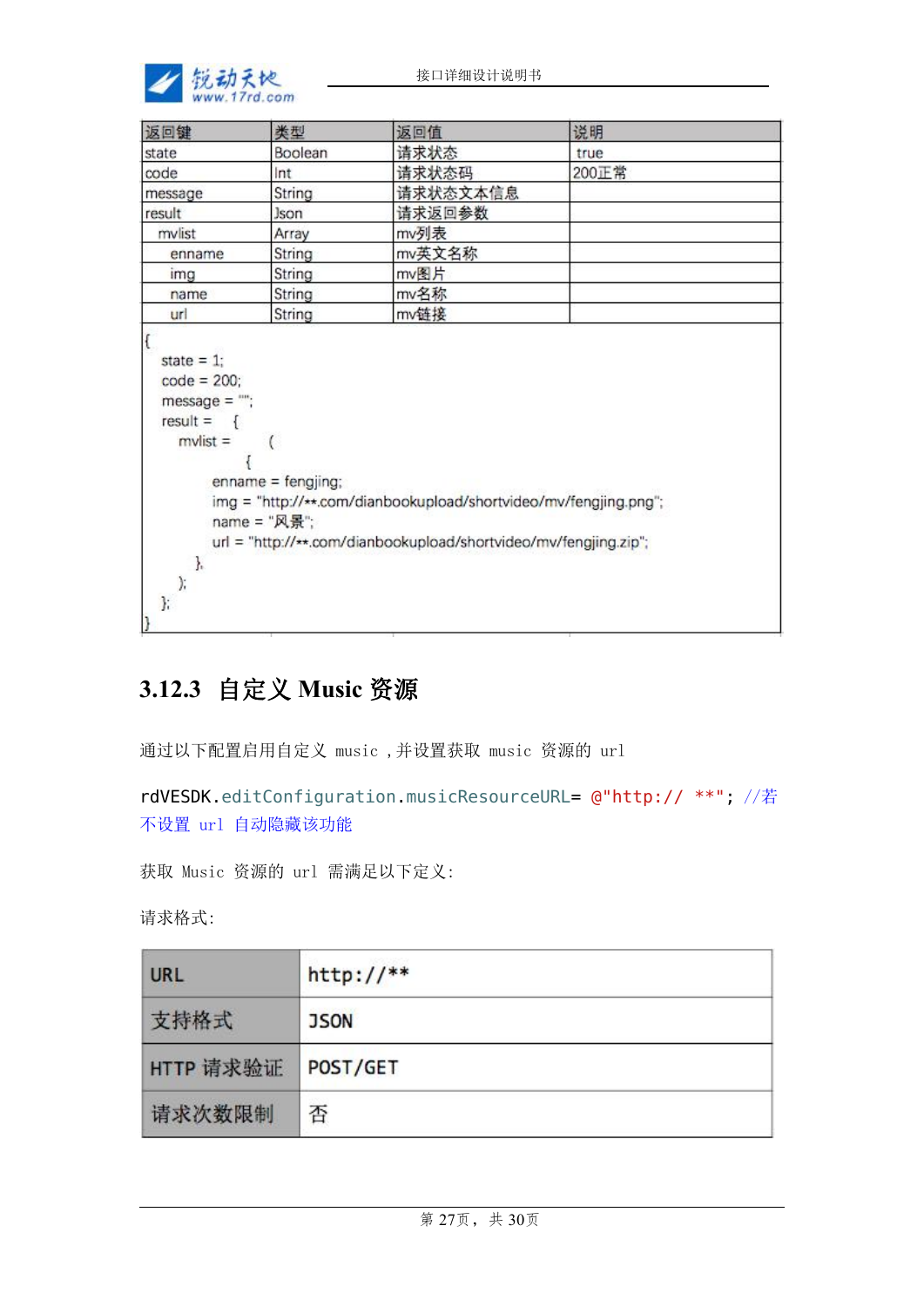

参数说明:

|      | 必选 |        | 说明             |
|------|----|--------|----------------|
| type | 是  | String | android<br>ios |
|      |    |        |                |
|      |    |        |                |

正常返回结果:

J.  $\mathcal{E}$ };

| 返回键                                                                                | 类型      | 返回值      | 说明           |
|------------------------------------------------------------------------------------|---------|----------|--------------|
| state                                                                              | Boolean | 请求状态     | true         |
| code                                                                               | Int     | 请求状态码    | 200正常        |
| message                                                                            | String  | 请求状态文本信息 |              |
| result                                                                             | Json    | 请求返回参数   |              |
| bgmusic                                                                            | Array   | music列表  |              |
| icon                                                                               | String  | music图片  |              |
| name                                                                               | String  | music名称  | 不能为null, 且唯一 |
| url                                                                                | String  | music链接  |              |
| state $= 1$ ;<br>$code = 200;$<br>$message = "$ ;<br>$result = \{$<br>$b$ gmusic = |         |          |              |

### **3.12.4** 自定义云音乐资源

name = "\U6492\U91ce";

通过以下配置启用自定义云音乐,并设置获取云音乐资源的 url

rdVESDK.editConfiguration.cloudMusicResourceURL= @"http:// \*\*";//若不设置 url 自动隐藏该功能

url = "http://\*\*.com/dianbookupload/shortvideo/bgmusic/saye.mp3";

获取云音乐资源的 url 需满足以下定义:

请求格式: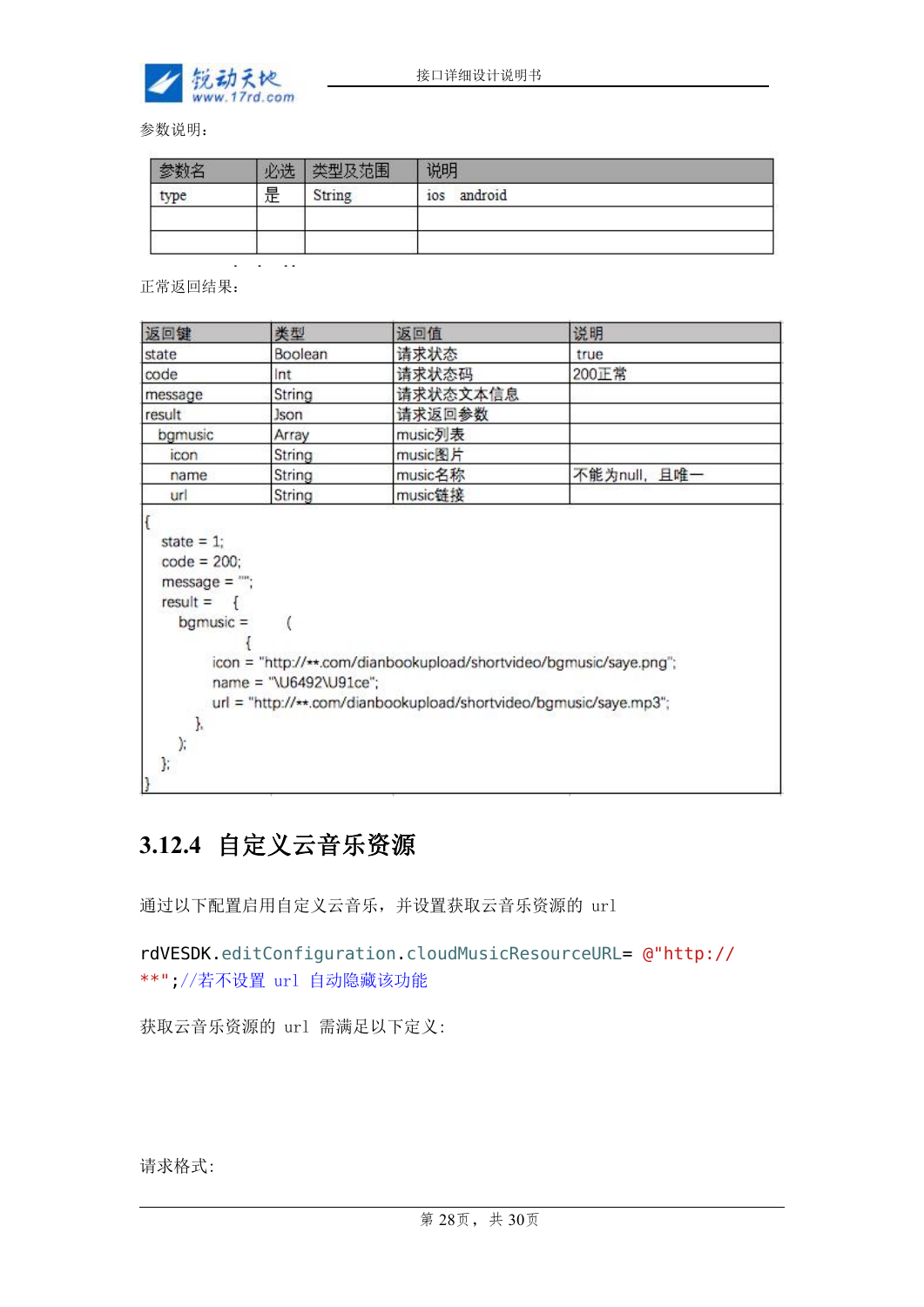

| <b>URL</b> | $http://**$ |
|------------|-------------|
| 支持格式       | <b>JSON</b> |
| HTTP 请求验证  | POST/GET    |
| 请求次数限制     | 否           |

参数说明:

|      | $.022 +$   | 范围     | 说明             |
|------|------------|--------|----------------|
| type | 是          | String | android<br>ios |
|      |            |        |                |
|      |            |        |                |
|      | ---<br>. . |        |                |

正常返回结果:

| 返回键                                                              | 类型                                                  | 返回值                                                                                                                                            | 说明           |
|------------------------------------------------------------------|-----------------------------------------------------|------------------------------------------------------------------------------------------------------------------------------------------------|--------------|
| state                                                            | Boolean                                             | 请求状态                                                                                                                                           | true         |
| code                                                             | Int                                                 | 请求状态码                                                                                                                                          | 200正常        |
| message                                                          | String                                              | 请求状态文本信息                                                                                                                                       |              |
| result                                                           | Json                                                | 请求返回参数                                                                                                                                         |              |
| bgmusic                                                          | Array                                               | music总列表                                                                                                                                       |              |
| name                                                             | String                                              | music分类名称                                                                                                                                      |              |
| icon                                                             | String                                              | music分类图片                                                                                                                                      |              |
| musiclist                                                        | Array                                               | music分类下的音乐列表                                                                                                                                  |              |
| name                                                             | String                                              | music名称                                                                                                                                        | 不能为null, 且唯一 |
| times                                                            | Int                                                 | music时长                                                                                                                                        | 单位:秒>0       |
| url                                                              | String                                              | music链接                                                                                                                                        |              |
| state = $1$ ;<br>$code = 200$ ;<br>$message = "$ ;<br>$result =$ |                                                     |                                                                                                                                                |              |
| $b$ gmusic =<br>$musiclist =$<br>J,                              | $\langle$<br>name = "Boys(摇滚合唱版)";<br>$times = 262$ | icon = "http://**.com/dianbookupload/shortvideo/cloudmusic/caiyi.png";<br>url = "http://**.com/dianbookupload/shortvideo/cloudmusic/boys.mp3"; |              |
| );<br>};                                                         | name = "摇滚";                                        |                                                                                                                                                |              |